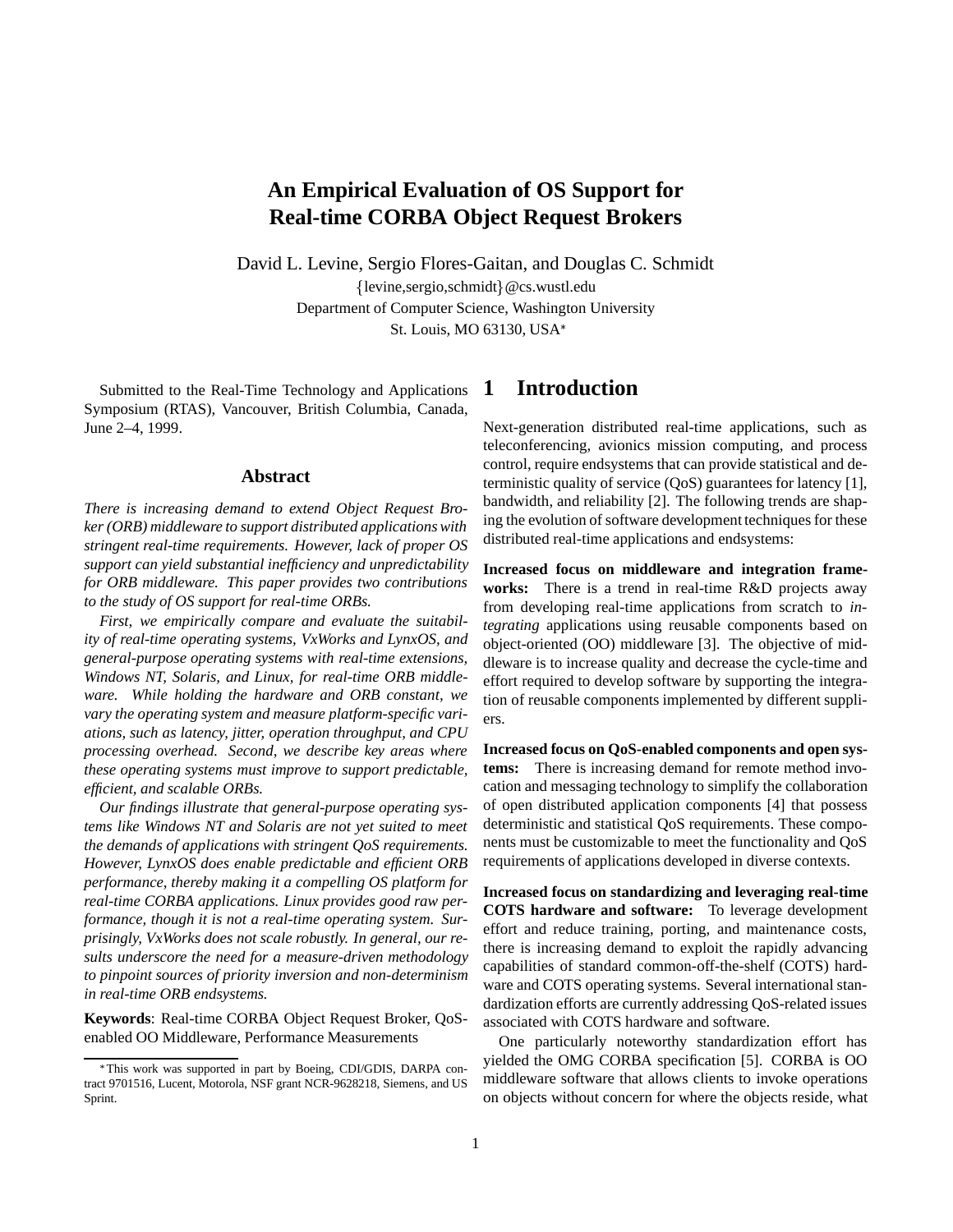language the objects are written in, what OS/hardware platform they run on, or what communication protocols and networks are used to interconnect distributed objects [6].

There has been recent progress towards standardizing CORBA for real-time [7] and embedded [8] systems. Several OMG groups, most notably the Real-Time Special Interest Group (RT SIG), are actively investigating standard extensions to CORBA to support distributed real-time applications. The goal of standardizing real-time CORBA is to enable real-time applications to interwork throughout embedded systems and heterogeneous distributed environments, such as the Internet.

However, developing, standardizing, and leveraging distributed real-time ORB middleware remains hard, notwithstanding the significant efforts of the OMG RT SIG. There are few successful examples of standard, widely deployed distributed real-time ORB middleware running on COTS operating systems and COTS hardware. Conventional CORBA ORBs are generally unsuited for performance-sensitive, distributed real-time applications due to their (1) lack of QoS specification interfaces, (2) lack of QoS enforcement, (3) lack of real-time programming features, and (4) overall lack of performance and predictability [9].

Although some operating systems, networks, and protocols now support real-time scheduling, they do not provide integrated end-to-end solutions [10]. Moreover, relatively little systems research has focused on strategies and tactics for realtime ORB endsystems. For instance, QoS research at the network and OS layers is only beginning to address key requirements and programming models of ORB middleware [11].

Historically, research on QoS for high-speed networks, such as ATM, has focused largely on policies for allocating virtual circuit bandwidth [12]. Likewise, research on real-time operating systems has focused largely on avoiding priority inversions in synchronization and dispatching mechanisms for multi-threaded applications [13]. An important open research topic, therefore, is to determine how best to map the results from QoS work at the network and OS layers onto the OO programming model familiar to many developers and users of ORB middleware.

Our prior research on CORBA middleware has explored several dimensions of real-time ORB endsystem design including static [10] and dynamic [14] real-time scheduling, real-time request demultiplexing [15], real-time event processing [16], real-time I/O subsystems [17], real-time ORB Core connection and concurrency architectures [18], real-time IDL compiler stub/skeleton optimizations [19], and performance comparisons of various commercial ORBs [20]. This paper focuses on a previously unexamined point in the real-time ORB endsystem design space: *the impact of OS performance and predictability on ORB performance and predictability*. A companion paper [21] covers additional aspects of ORB/OS performance and predictability.

The remainder of this paper is organized as follows: Section 2 outlines the architecture and design goals of TAO [10], which is a real-time implementation of CORBA developed at Washington University; Section 3 presents empirical results from systematically benchmarking the efficiency and predictability of TAO in several real-time operating systems, *i.e.*, VxWorks and LynxOS, and operating systems with realtime extensions, *i.e.*, Solaris, Windows NT, and Linux; Section 4 compares our research with related work; and Section 5 presents concluding remarks. For completeness, Appendix A explores the general factors that impact the performance of real-time ORB endsystems.

## **2 Overview of TAO**

TAO is a high-performance, real-time ORB endsystem targeted for applications with deterministic and statistical QoS requirements, as well as "best-effort" requirements. The TAO ORB endsystem contains the network interface, OS, communication protocol, and CORBA-compliant middleware components and features shown in Figure 1. TAO supports the



Figure 1: Components in the TAO Real-time ORB Endsystem

standard OMG CORBA reference model [5], with the following enhancements designed to overcome the shortcomings of conventional ORBs [18] for high-performance and real-time applications:

**Real-time IDL Stubs and Skeletons:** TAO's IDL stubs and skeletons efficiently marshal and demarshal operation parameters, respectively [22]. In addition, TAO's Real-time IDL (RIDL) stubs and skeletons extend the OMG IDL specifications to ensure that application timing requirements are specified and enforced end-to-end [23].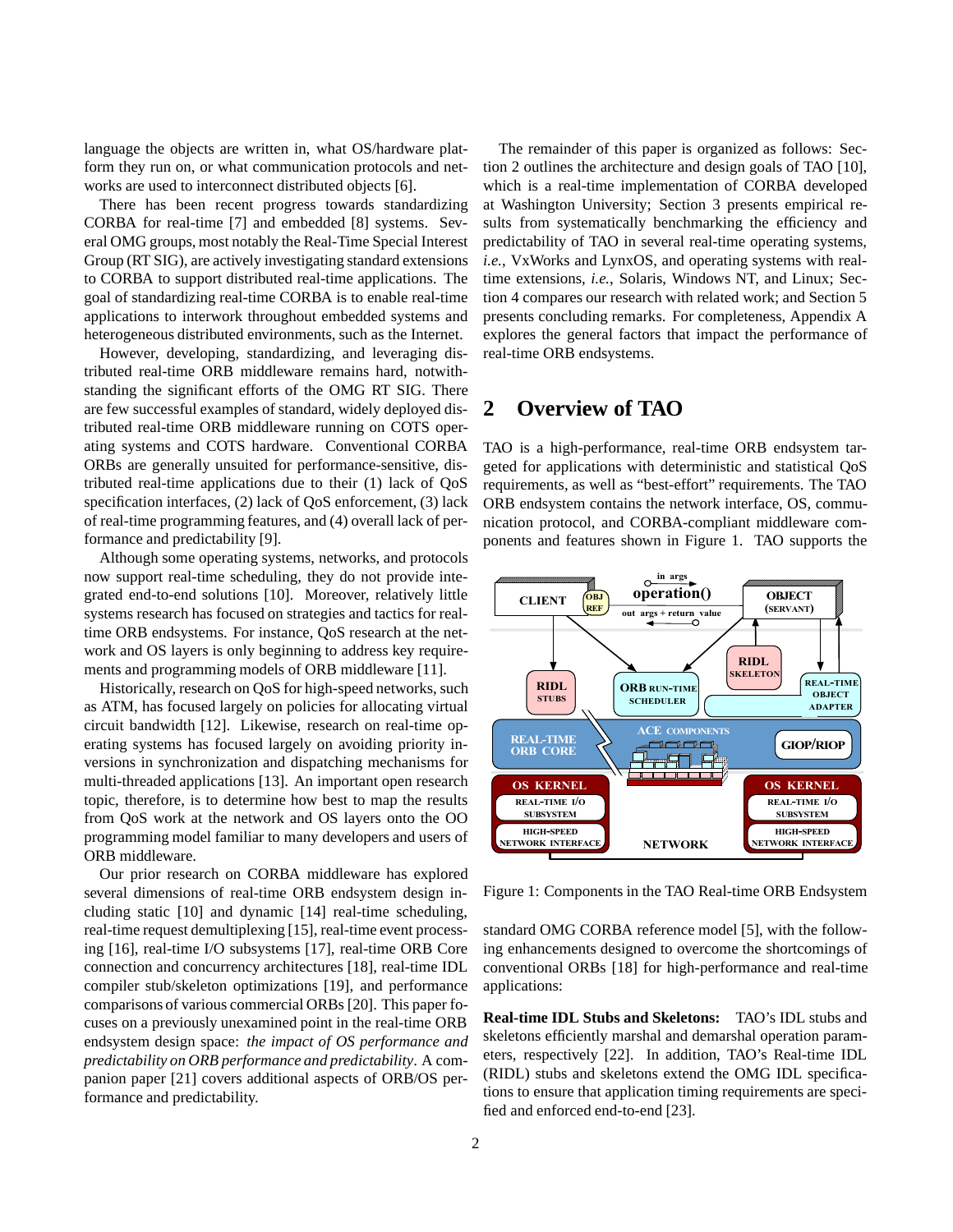**Real-time Object Adapter:** An Object Adapter associates servants with the ORB and demultiplexes incoming requests to servants. TAO's real-time Object Adapter [19] uses perfect hashing [24] and active demultiplexing [15] optimizations to dispatch servant operations in constant  $O(1)$  time, regardless of the number of active connections, servants, and operations defined in IDL interfaces.

**ORB Run-time Scheduler:** A real-time scheduler [7] maps application QoS requirements, such as include bounding endto-end latency and meeting periodic scheduling deadlines, to ORB endsystem/network resources, such as ORB endsystem/network resources include CPU, memory, network connections, and storage devices. TAO's run-time scheduler supports both static [10] and dynamic [14] real-time scheduling strategies.

**Real-time ORB Core:** An ORB Core delivers client requests to the Object Adapter and returns responses (if any) to clients. TAO's real-time ORB Core [18] uses a multi-threaded, preemptive, priority-based connection and concurrency architecture [22] to provide an efficient and predictable CORBA IIOP protocol engine.

**Real-time I/O subsystem:** TAO's real-time I/O subsystem [25] extends support for CORBA into the OS. TAO's I/O subsystem assigns priorities to real-time I/O threads so that the schedulability of application components and ORB endsystem resources can be enforced. TAO also runs efficiently and relatively predictably on conventional I/O subsystems that lack advanced QoS features.

**High-speed network interface:** At the core of TAO's I/O subsystem is a "daisy-chained" network interface consisting of one or more ATM Port Interconnect Controller (APIC) chips [12]. APIC is designed to sustain an aggregate bidirectional data rate of 2.4 Gbps. In addition, TAO runs on conventional real-time interconnects, such as VME backplanes, multi-processor shared memory environments, as well as Internet protocols like TCP/IP.

TAO is developed atop lower-level middleware called ACE [26], which implements core concurrency and distribution patterns [27] for communication software. ACE provides reusable C++ wrapper facades and framework components that support the QoS requirements of high-performance, real-time applications. ACE runs on a wide range of OS platforms, including Win32, most versions of UNIX, and real-time operating systems like Sun/Chorus ClassiX, LynxOS, and Vx-Works.

# **3 Real-time ORB Endsystem Performance Experiments**

A real-time OS provides applications with mechanisms for priority-controlled access to hardware and software resources. Mechanisms commonly supported by real-time operating systems include real-time scheduling classes and real-time I/O subsystems. These mechanisms enable applications to specify their processing requirements and allow the OS to enforce the requested quality of service (QoS) usage policies.

This section presents the results of experiments conducted with a real-time ORB/OS benchmarking framework developed at Washington University and distributed with the TAO release.1 This benchmarking framework contains a suite of test metrics that evaluate the effectiveness and behavior of realtime operating systems using various ORBs, including MT-Orbix, COOL, VisiBroker, CORBAplus, and TAO.

Our previous experience [15, 20, 28, 29, 18] measuring the performance of CORBA implementations showed that TAO supports efficient and predictable QoS better than other ORBs. Therefore, the experiments reported below focus solely on TAO.

### **3.1 Performance Results on Intel**

### **3.1.1 Benchmark Configuration**

**Hardware overview:** All of the tests in this section were run on a 450 MHz Intel Pentium II with 256 Mbytes of RAM. We focused primarily on a single CPU hardware configuration to factor out differences in network interface driver support and to isolate the effects of OS design and implementation on the end-to-end performance of ORB middleware and applications.

**Operating system and compiler overview:** We ran the ORB/OS benchmarks described in this paper on two real-time operating systems, VxWorks 5.3.1 and LynxOS 3.0.0, and three general-purpose operating systems with real-time extensions, Windows NT 4.0 Workstation with SP3, Solaris 2.6 for Intel, and RedHat Linux 5.1 (kernel version 2.0.34). A brief overview of each OS follows:

 **VxWorks:** VxWorks is a real-time OS that supports multi-threading and interrupt handling. By default, the Vx-Works thread scheduler uses a priority-based first-in first-out (FIFO) preemptive scheduling algorithm, though it can be configured to support round-robin scheduling. In addition, Vx-Works provides semaphores that implement a priority inheritance protocol [30].

<sup>&</sup>lt;sup>1</sup>TAO and the ORB/OS benchmarks described in this paper are available at www.cs.wustl.edu/ $\sim$ schmidt/TAO.html.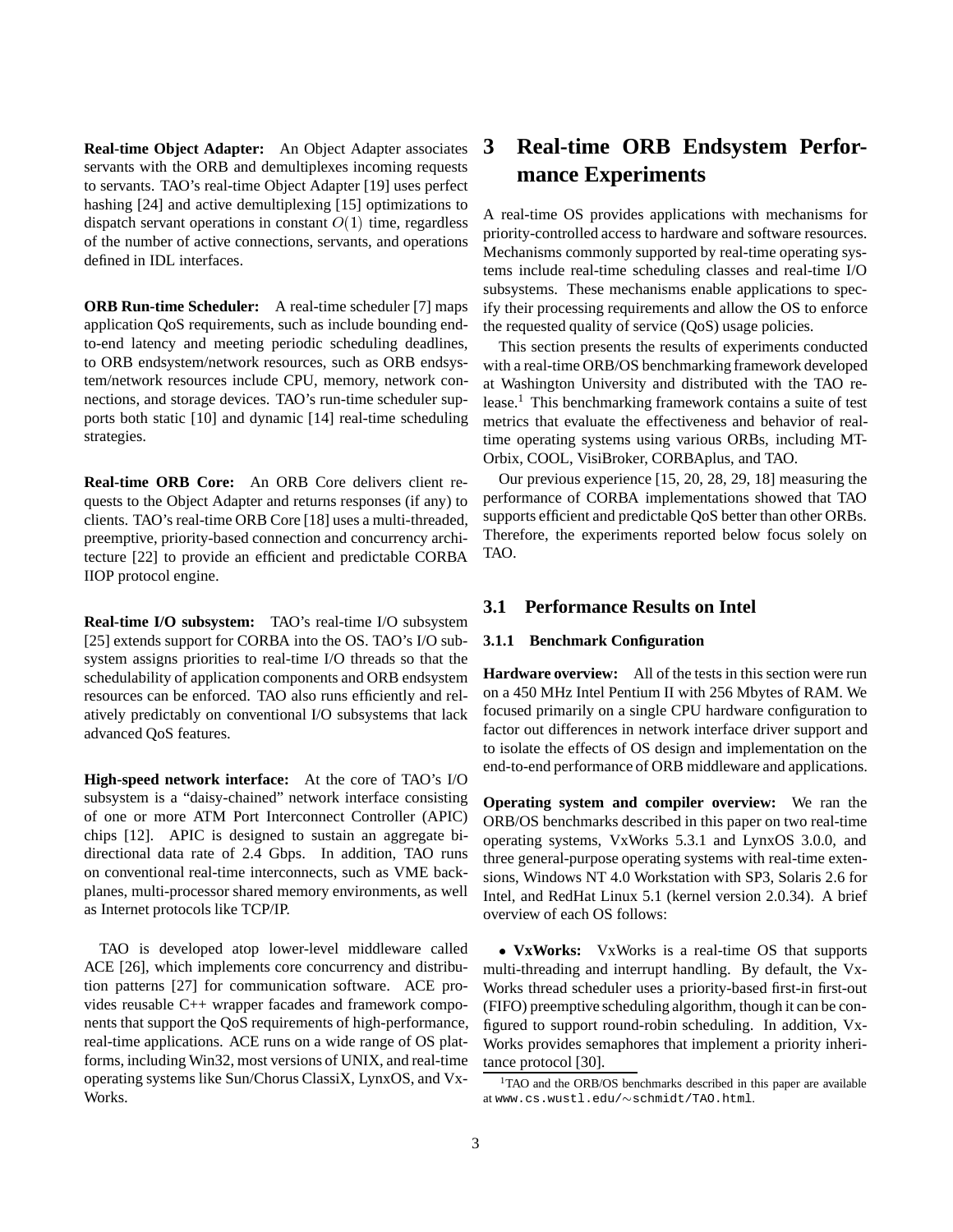**LynxOS:** LynxOS is designed for complex hard realtime applications that require fast, deterministic response. LynxOS handles interrupts predictably by performing asynchronous processing at the priority of the thread that made the request. In addition, LynxOS supports priority inheritance, as well as FIFO and round-robin scheduling policies [31].

 **Windows NT:** Microsoft Windows NT is a generalpurpose, preemptive, multi-threading OS designed to provide fast interactive response. Windows NT uses a roundrobin scheduling algorithm that attempts to share the CPU fairly among all ready threads of the same priority. Windows NT defines a high-priority thread class called REAL-TIME PRIORITY CLASS. Threads in this class are scheduled before most other threads, which are usually in the NOR-MAL PRIORITY CLASS.

Windows NT is not designed as a deterministic real-time OS, however. In particular, its internal queueing is performed in FIFO order and priority inheritance is not supported for mutexes or semaphores. Moreover, there is no way to prevent hardware interrupts and OS interrupt handlers from preempting application threads [32].

 **Solaris:** Solaris is a general-purpose, preemptive, multithreaded implementation of SVR4 UNIX and POSIX. It is designed to work on uniprocessors and shared memory symmetric multiprocessors [33]. Solaris provides a real-time scheduling class that attempts to provide worst-case guarantees on the time required to dispatch application or kernel threads executing in this scheduling class [34]. In addition, Solaris implements a priority inheritance protocol for mutexes and queues/dispatches threads in priority order.

 **Linux:** Linux is a general-purpose, preemptive, multithreaded implementation of SVR4 UNIX, BSD UNIX, and POSIX. It supports POSIX real-time process and thread scheduling. The thread implementation utilizes processes created by a special clone version of fork. This design simplifies the Linux kernel, though it limits scalability because kernel process resources are used for each application thread.

We use the GNU  $g++$  compiler with  $-O2$  optimization on all but Windows NT, where we use Microsoft Visual  $C_{++}$  6.0 with full optimization enabled, and VxWorks, where we use the GreenHills C++ version 1.8.8 compiler with  $-OL -OM$ optimization. For optimal performance our executables use static libraries.

Our tests on Solaris, LynxOS, Linux, and VxWorks were run with real-time, preemptive, FIFO thread scheduling. This provides strict priority-based scheduling to application threads. On Windows NT, tests were run in the Real-time priority class, which provides preemption capability over nonreal-time threads. However, the scheduing is round-robin instead of FIFO<sup>2</sup>

**ORB overview:** Our benchmarking testbed is designed to isolate and quantify the impact of OS-specific variations on ORB endsystem performance and predictability. The ORB used for all the tests in this paper is version 1.0 of TAO [10], which is a high-performance, real-time ORB endsystem targeted for applications with deterministic and statistical QoS requirements, as well as "best-effort" requirements. TAO uses components in the ACE framework [35] to provide a common implementation framework on each OS platform in our benchmarking suite. Thus, the differences in performance reported in the following tests are due entirely to variations in OS internals, rather than ORB internals.

**Benchmarking metric overview:** The remainder of this section describes the results of the following benchmarking metrics we developed to evaluate the performance and predictability of VxWorks, LynxOS, Windows NT, Solaris, and Linux running TAO:

 **Latency and jitter:** This test measures ORB latency overhead and jitter for two-way operations. High latency directly affects application performance by degrading client/server communication. Large amounts of jitter complicate the computation of accurate worst-case execution time, which is necessary to schedule many real-time applications. This test and its results are presented in Section 3.1.2.

 **ORB/OS operation throughput:** This test provides an indication of the maximum operation throughput that applications can expect. It measures end-to-end two-way response when the client sends a request immediately after receiving the response to the previous request. This test and its results are presented in Section 3.1.3.

 **ORB/OS CPU processing overhead:** This test measures client/server ORB CPU processing overhead, which includes system call processing, protocol processing, and ORB request dispatch overhead. CPU processing overhead can significantly increase end-to-end latency. Overall system utilization can be reduced by excessive CPU processing per ORB operation. This test and its results is presented in Section 3.1.4.

### **3.1.2 Measuring ORB/OS Latency and Jitter**

**Terminology synopsis:** ORB end-to-end *latency* is defined as the average amount of delay seen by a client thread from the time it sends the request to the time it completely receives the response from a server thread. *Jitter* is the variance of the

<sup>2</sup>Our high-priority client test results discussed below are not affected by using round-robin, because we have only one high priority thread. The lowpriority results, however, do reflect round-robin scheduling on Windows NT.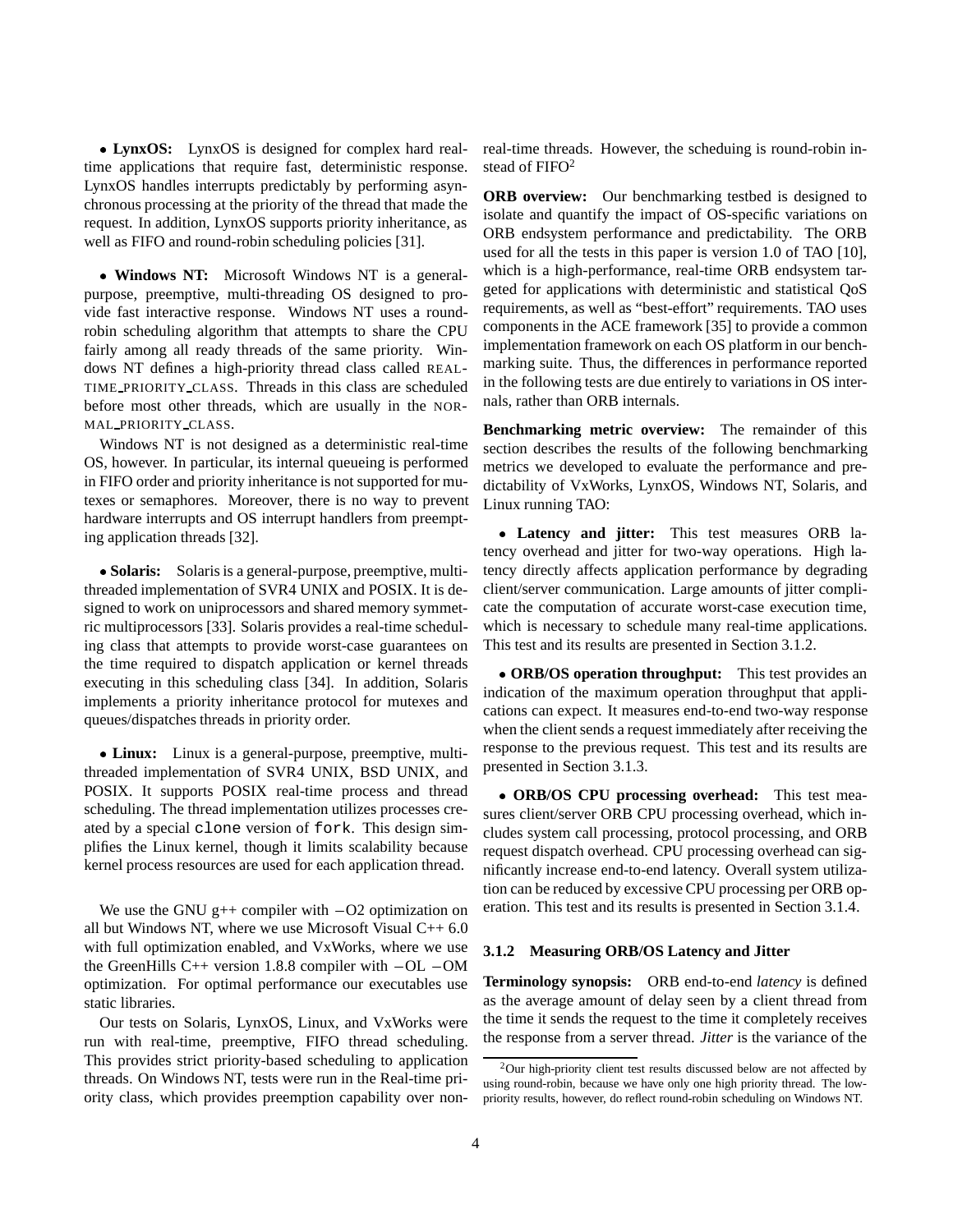latency for a series of requests. Increased latency directly impairs the ability to meet deadlines, whereas jitter makes realtime scheduling more difficult.

**Overview of the latency and jitter metric:** We computed the latency and jitter incurred by various clients and servers using the following configurations shown in Figure 2. The clients and servers in these tests were run on the same machine.



Figure 2: ORB Endsystem Latency and Jitter Test Configuration

 **Server configuration:** As shown in Figure 2, our testbed server consists of one servant  $S_0$ , with the highest realtime priority  $P_0$ , and servants  $S_1 \ldots S_n$  that have lower thread priorities, each with a different real-time priority  $P_1 \ldots P_n$ . Each thread processes requests that are sent to its servant by client threads in the other process. Each client thread communicates with a servant thread that has an identical priority, *i.e.*, a client A with thread priority  $P_A$  communicates with a servant A that has thread priority  $P_A$ .

 **Client configuration:** Figure 2 shows how the benchmarking test uses clients from  $C_0 \ldots C_n$ . The highest priority client, *i.e.*,  $C_0$ , runs at the default OS real-time priority  $P_0$  and invokes operations at 20 Hz, *i.e.*, it invokes 20 CORBA twoway calls per second. The remaining clients,  $C_1 \ldots C_n$ , have different lower OS thread priorities  $P_1 \ldots P_n$  and invoke operations at 10 Hz, *i.e.*, they invoke 10 CORBA two-way calls per second.

All client threads have matching priorities with their corresponding servant thread. In each call, the client sends a value of type CORBA::Octet to the servant. The servant cubes the number and returns it to the client, which checks that the returned value is correct.

When the test program creates the client threads, these threads block on a barrier lock so that no client begins until the others are created and ready to run. When all client threads are ready to begin sending requests, the main thread unblocks them. These threads execute in an order determined by the real-time thread dispatcher.

Each low-priority client thread invokes 4,000 CORBA twoway requests at its prescribed rate. The high-priority client thread makes CORBA requests as long as there are lowpriority clients issuing requests. Thus, high-priority client operations run for the duration of the test.

In an ideal ORB endsystem, the latency for the low-priority clients should rise gradually as the number of low-priority clients increased. This behavior is expected since the lowpriority clients compete for OS and network resources as the load increases. However, the high-priority client should remain constant or show a minor increase in latency. In general, a significant amount of jitter complicates the computation of realistic worst-case execution times, which makes it hard to create a feasible real-time schedule.

**Results of latency metrics:** The average two-way response time incurred by the high-priority clients is shown in Figure 3. The jitter results are shown in Figure 4.



Figure 3: TAO's Latency for High-Priority Clients

The average two-way response time incurred by the lowpriority clients is shown in Figure 5. The jitter results for the low-priority clients are shown in Figure 6. Our analysis of the results obtained for each OS platform are described below.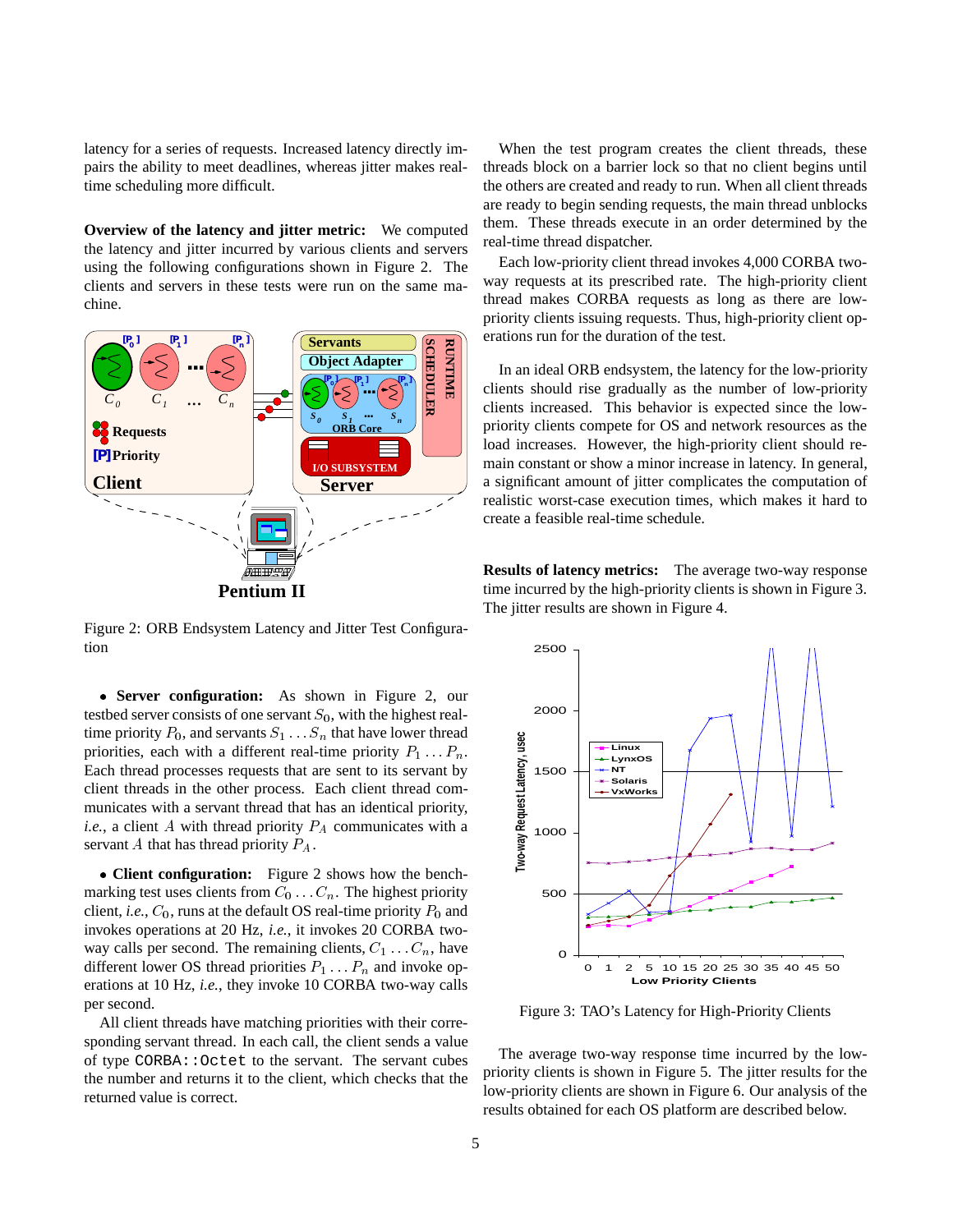

**Low Priority Clients** Figure 4: TAO's Jitter for High-Priority Clients



Figure 5: TAO's Latency for Low-Priority Clients



Figure 6: TAO's Jitter for Low-Priority Clients

 **Linux results:** The results on Linux are comparable to those on LynxOS, with a small number of low-priority clients. As shown in Figure 3, the high-priority latency ranged from 236  $\mu$ sec with no low-priority clients to 722  $\mu$ sec with 40 lowpriority clients. Linux's performance is better than LynxOS with a very small number of low-priority clients. However, its rate of growth is higher, showing that its performance does not scale well as the number of low-priority clients increase. In addition, we could not run the test with more than 40 lowpriority clients, because the default limit on open files was reached. Though it should be possible to increase that limit, the fact that Linux currently implements threads by using OS processes further indicates that it is not designed to scale up gracefully under heavy workloads.

 **LynxOS results:** LynxOS exhibited very low latency. Moreover, its I/O subsystem is closely integrated with its OS threads, which enables applications running over the ORB to behave predictably [36]. In addition, the interrupt handling mechanism used in LynxOS [36] is very responsive. Both high- and low-priority clients exhibited stable response times, yielding the low jitter shown in Figure 4. In addition, we observed low latency for the high-priority client, ranging from 307  $\mu$ sec with no low-priority clients to 467  $\mu$ sec with 50 lowpriority clients, as shown in Figure 3.

 **Windows NT results:** The performance on Windows NT is best characterized as unpredictable. When the number of clients exceeds 10 the high-priority client latency varies dramatically and is higher than on other OS platforms. However, Windows NT is better than Solaris and VxWorks with 5 and 10 clients. This indicates good code optimization, though the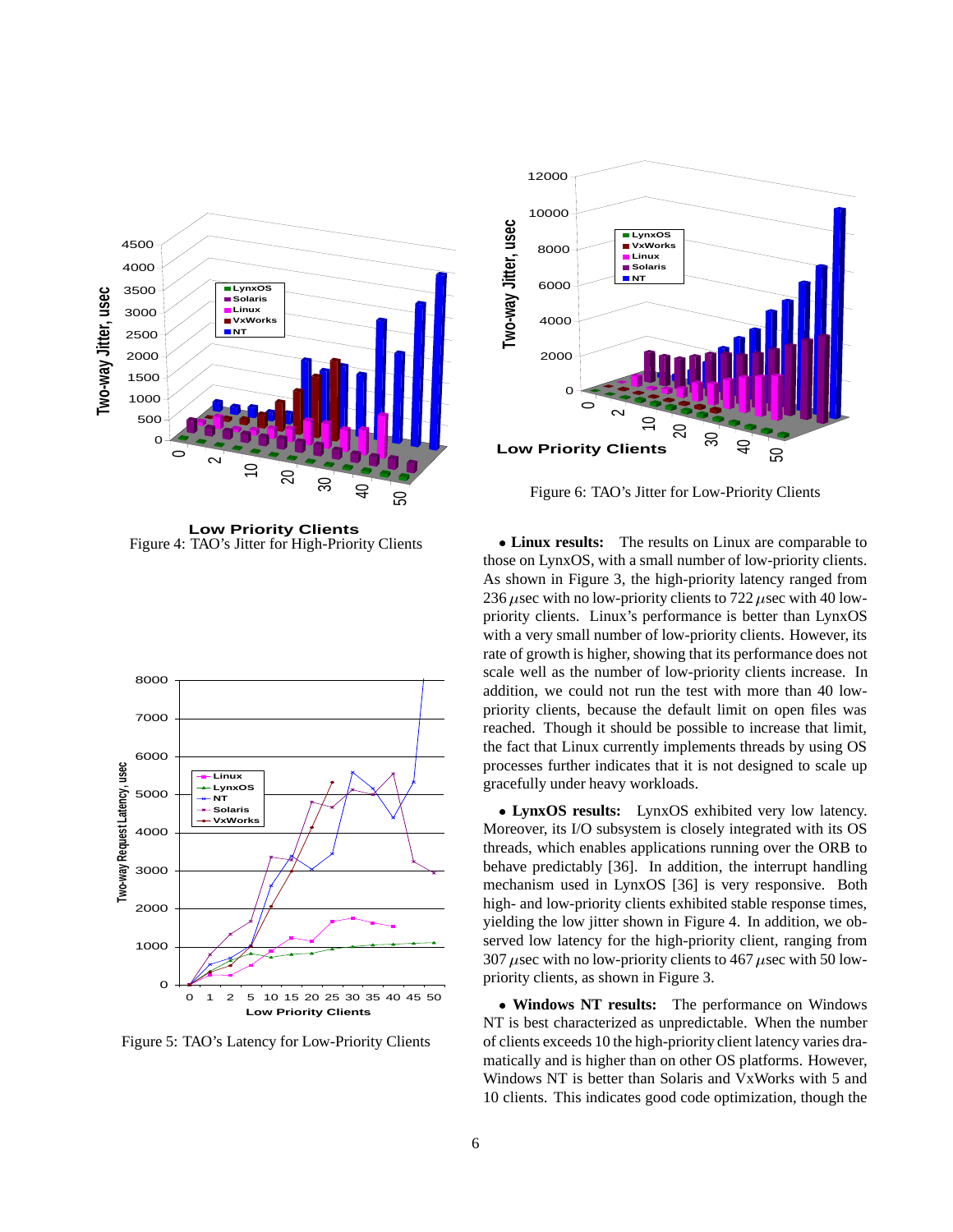scheduling behavior of Windows NT does not currently appear well suited to demanding real-time systems. The result is confirmed by our ORB/OS overhead measurements in Section 3.1.4.

The low-priority request latency on Windows NT is comparable to that on Solaris and VxWorks, though it incurs more variation. In general, The jitter on Windows NT is the highest of the OS platforms tested when the number of low-priority clients exceeds 10. As with Solaris, the variation in behavior of Windows NT is problematic for systems that require predictable QoS.

 **Solaris results:** As shown in Figure 3, TAO's highpriority request latency on Solaris shows a trend of gradual growth from  $\sim$ 750  $\mu$ sec with no low-priority clients to over 900  $\mu$ sec with 50 low-priority clients. In general, the lowpriority latency requests in Figure 5 grow with number of lowpriority clients, though with a very large number of requests the latency drops dramatically.

Solaris' high-priority request jitter is relatively constant, as shown in Figure 4, at  $\sim$ 250  $\mu$ sec. In contrast, the low-priority request jitter grows with the number of low-priority clients. Both the low- and high-priority request jitter are higher than those of the real-time operating systems, *i.e.*, LynxOS and Vx-Works.

It appears that Solaris' relatively high jitter is due to the lack of integration between subsystems in the Solaris kernel. In particular, Solaris does not integrate its I/O processing with its CPU scheduling [17]. Therefore, it cannot ensure the availability of OS resources like I/O buffers and network bandwidth.

 **VxWorks results:** As shown in Figure 3, the high- and low-priority latencies for TAO on VxWorks are comparable to those of LynxOS and Linux for less than 5 clients. However, both latencies grow rapidly with the number of clients. With 15 clients, latencies are comparable or worse than those of Solaris. High-priority request jitter is very low on VxWorks, comparable to that on LynxOS. Low-priority jitter grows very rapidly with number of clients. These results indicate that VxWorks scales poorly on Intel platforms. Nevertheless, Vx-Works does have stable behavior for a low range of clients, *i.e.*, 15 low-priority clients or less. We were not able to run with more than 30 low-priority threads due to exhaustion of an OS resource.

**Result synopsis:** In general, low latency and jitter are necessary for real-time operating systems to bound application execution times. However, general-purpose operating systems like Windows NT show erratic latency behavior, particularly under higher load. In contrast, LynxOS exhibited lower latency and better predictability, even under load. This stability makes it more suitable to provide QoS required by ORB middleware and applications. VxWorks offered low latency and jitter with low load, but its performance did not scale with increasing low-priority load.

#### **3.1.3 Measuring ORB/OS Operation Throughput**

**Terminology synopsis:** *Operation throughput* is the maximum rate at which operations can be performed. We measure the throughput of both two-way (request/response) and one-way (request without response) operations from client to server. This test indicates the overhead imposed by the ORB and OS on each operation.

**Overview of the operation throughput metric:** Our throughput test, called IDL Cubit, uses a single-threaded client that issues an IDL operation at the fastest possible rate. The server performs the operation, which is to cube each parameter in the request. For two-way operations, the client thread waits for the response and checks that it is correct. Interprocess communication is performed via the network loopback interface since the client and server process run on the same machine.

The time required for cubing the argument on the server is small but non-zero. The client performs the same operation and compares it with the two-way operation result. The cubing operation itself is not intended to be a representative workload. However, many applications do rely on a large volume of small messages that each require a small amount of processing. Therefore, the IDL Cubit benchmark is useful for evaluating ORB/OS overhead by measuring operation throughput.

We measure throughput for one-way and two-way operations using a variety of IDL data types, including void, sequence, and struct types. The one-way operation measurement eliminates the server reply overhead. The void data type instructs the server to not perform any processing other than that necessary to prepare and send the response, *i.e.*, it does not cube its input parameters. The sequence and struct data types exercise TAO's marshaling/demarshaling engine. The Many struct contains an octet, a long, and a short, along with padding necessary to align those fields.

**Results of the operation throughput measurements:** The throughput measurements are shown in Figure 7 and described below.3

 **Linux results:** Linux (along with VxWorks) exhibits the best operation throughput for simple data types, at 236  $\mu$ sec for both void and long. This demonstrates that the

<sup>&</sup>lt;sup>3</sup>To compare these results with other results in this paper, operation throughput is expressed in terms of *request latency*, in units of  $\mu$ sec per operation. Throughput is often expressed in terms of operations per second, however. Our results can be converted to those terms by simply dividing into 1,000,000.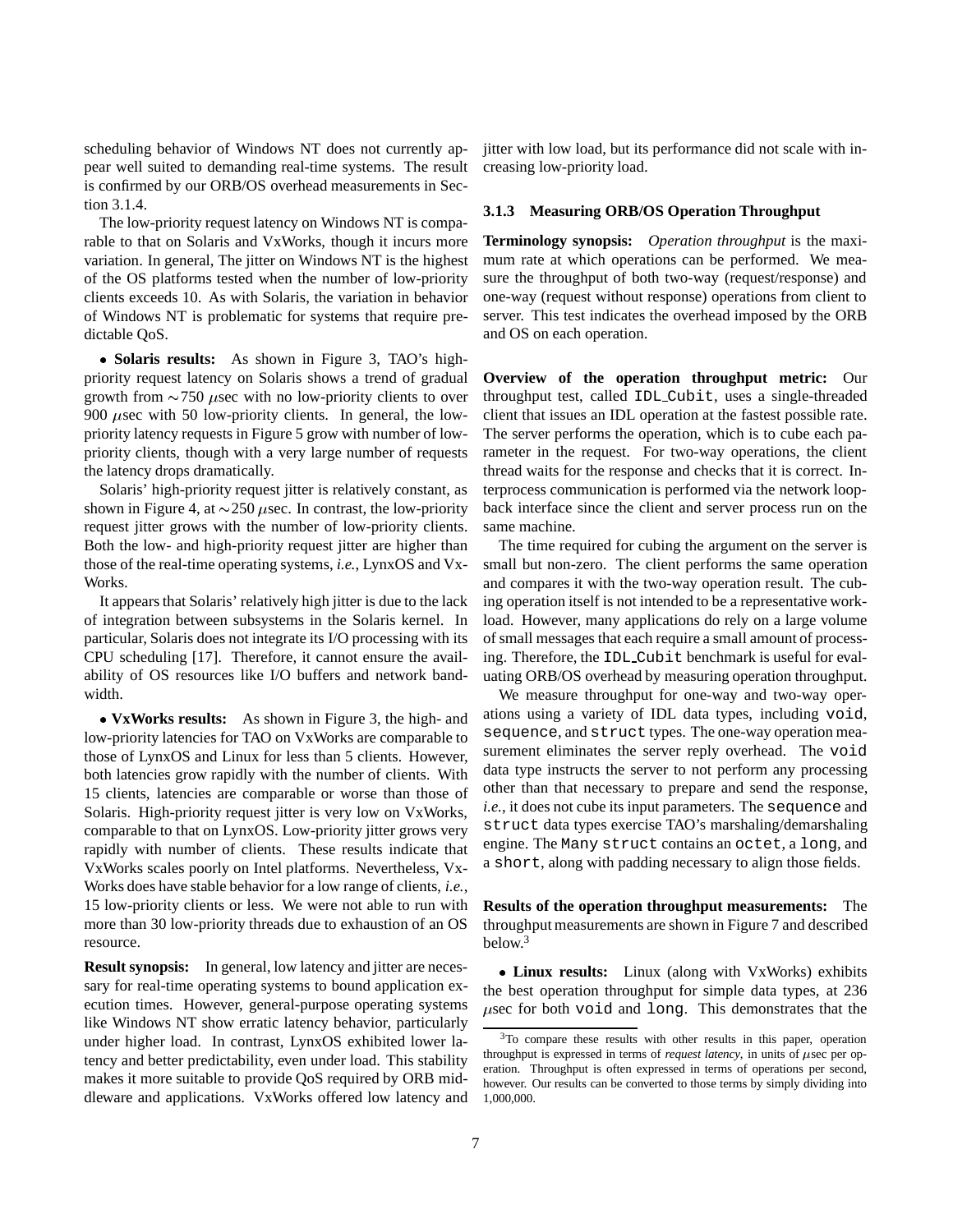

Figure 7: TAO's Operation Throughput for OS Platforms

cost of the cubing operation is negligible compared with the remainder of the operation processing. The one-way performance on Linux, however, was significantly higher than on most of the other platforms.

 **LynxOS results:** LynxOS offers consistently good performance:  $259$   $\mu$ sec and  $262$   $\mu$ sec for void and long, respectively. Similarly, it was close to Linux for large sequence performance. Its one-way performance was the best:  $\sim$ 72  $\mu$ sec.

 **Solaris results:** The throughput on Solaris is roughly in the middle of the platforms tested. For the simple data types, it requires about 400  $\mu$ sec per request/response and 175  $\mu$ sec for a one-way request.

 **VxWorks results:** VxWorks (along with Linux) offers the best operation throughput for void and long data types, of 234 and 239  $\mu$ sec, respectively. It performs moderately well on large sequence of longs, relative to the other platforms. It performs the best, by far, on large sequence of Many. This may be due to the use of the different compiler than on most of the other platforms. The GreenHills compiler may optimize the data marshaling code differently than GNU  $g++$ and Visual C++. VxWorks performs the worst on oneway operations, though it is not clear why.

 **Windows NT results:** Windows NT performed well for simple data types, at  $\sim$ 310  $\mu$ sec for void and 320  $\mu$ sec for long. Its one-way performance was also good. However, it was at the slow end on large sequence processing.

**Result synopsis:** Operation throughput provides a measure of the overhead imposed by the ORB/OS. The IDL Cubit test directly measures throughput for a variety of operation types and data types. Our measurements show that end-toend performance depends dramatically on data type. In addition, the performance variation across platforms emphasizes the need for running benchmarks with different compilers, as well as other OS platform components such as network interface drivers.

### **3.1.4 Measuring ORB/OS CPU Processing Overhead**

**Terminology synopsis:** ORB/OS processing overhead represents the amount of time the CPU spends (1) processing ORB requests, *e.g.*, marshaling/demarshaling in the IIOP communication protocol, request demultiplexing and dispatching, and data copying in the Object Adapter and (2) I/O request handling in the I/O subsystem of the OS kernel, *e.g.*, performing socket calls and processing network protocols.

**Overview of CPU processing overhead metrics:** CPU processing overhead is computed using a variant of the benchmark described in Section 3.1.2. The test in Section 3.1.2 measures the response time of clients' two-way CORBA requests. That response time includes servant processing time and overhead in the ORB and OS communication path. To determine the overhead, we developed a version of the latency test that contains the client and server in the same address space in separate threads.

There are two parts to this test: (1) invoking calls through ORB requests, *i.e.*, client/server and (2) invoking collocated calls directly on the object. Figure 8 and Figure 9 illustrate these two parts, respectively. The overhed of a collocated call is simply one virtual function call [19]. The difference in the latency of the two part reveals the amount of overhead. We express the overhead difference as a percentage of the collocatedcall latency.

The test in Figure 9 has three threads: 1) the client thread, which issues operation requests, 2) the server thread, which processes CORBA requests, and 3) a "scavenger" thread, which picks up CPU cycles *not* used by the higher priority client and server threads running CORBA requests. This *scavenger thread* has system scheduling scope and runs at a lower OS thread priority than the CORBA thread. The scavenger thread should never run in these tests, because the client issues requests as rapidly as possible. The only activity in the system should be the client issuing requests, and the server handling those requests. If the "scavenger" thread does run, then the OS does not strictly obey real-time priorities.

We used a two-step process to compute the amount of ORB/OS overhead when making two-way requests. This process was applied to the following configurations of the utilization test, as shown in Figure 8 and Figure 9: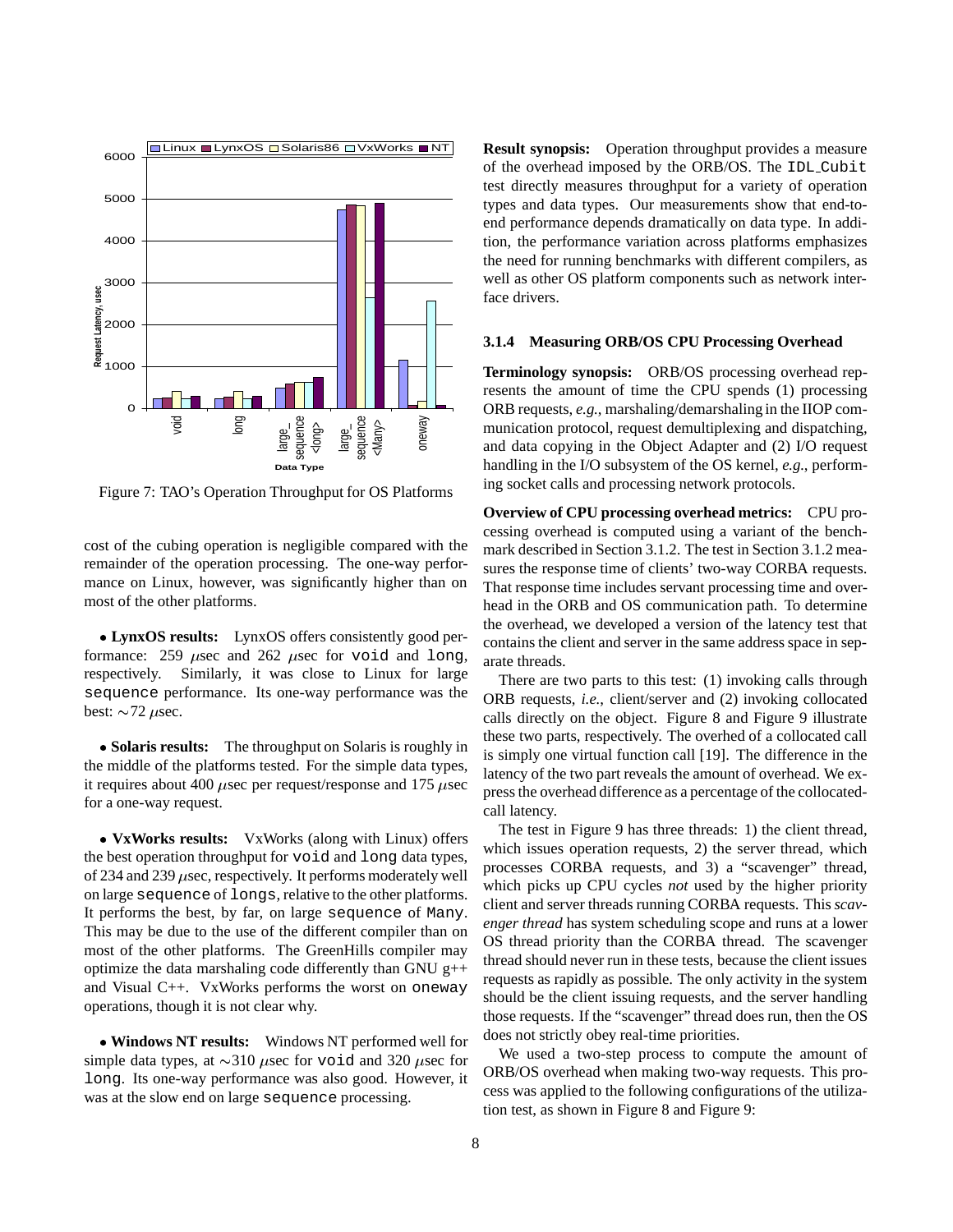

Figure 8: ORB Client/Server (C/S) Request Utilization Benchmark Configuration

 **Client/Server (C/S) configuration:** Figure 8 illustrates invocations made to a servant located in the same address space at the client, but running in a separate thread. Running the servant in a different process, on platforms that support it, would needlessly incur additional process context switch overhead.

 **Collocated (CO) configuration:** Figure 9 illustrates collocated (CO) calls from client to servant object. The CO configuration incurs the overhead of only a single virtual function call<sup>4</sup>. This test provides a lower bound to compare with the C/S results.

We ran each test for a fixed number of calls, *i.e.*, 10,000,000. The total time for the C/S test is  $T_{C/S}$ . The total time spent in the collocated test is  $T_{CO}$ . The difference between the duration of these two tests,  $T_{C/S}-T_{CO}$ , yields the time spent performing ORB/OS processing. In an ideal ORB endsystem, the ORB and OS would incur minimal overhead, providing more stable response time and enabling the endsystem to meet QoS requirements.

**Results of CPU processing overhead metrics:** The utilization results for each OS platform are shown in Figure 10 and described below. The figure shows the mean, over 10 runs of 10,000,000 calls each, and plus/minus one standard deviation.



Figure 10: TAO CPU Utilization on Various OS Platforms



Figure 9: Collocated (CO) Utilization Benchmark Configuration

<sup>&</sup>lt;sup>4</sup>We measured the time for a virtual function call at  $\sim$  20 nanoseconds on our test platform, with each of the tested OS's.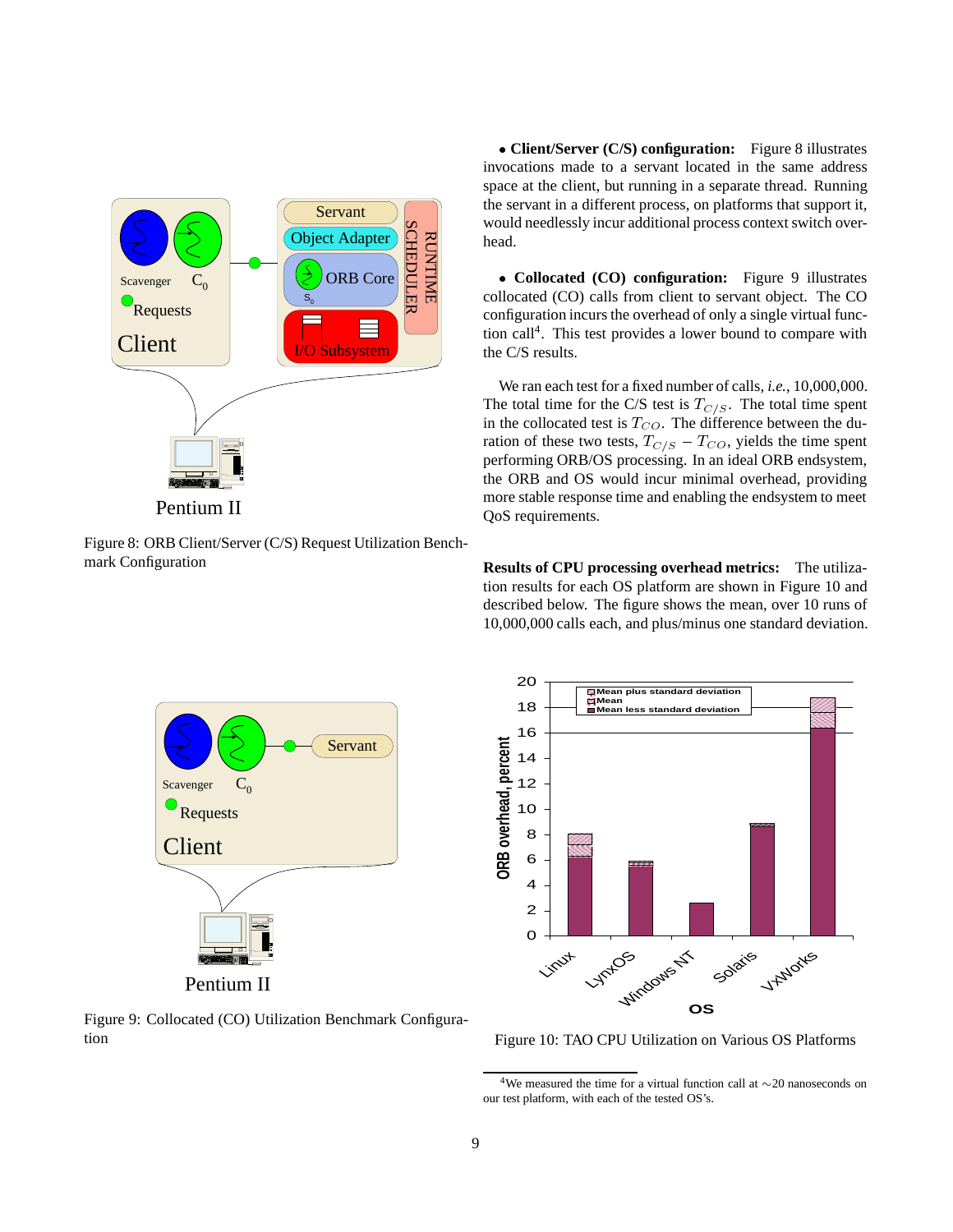**LynxOS results:** TAO on LynxOS exhibits CPU overhead of 5.73%. As shown in Figure 10, this value is relatively low for the platforms tested. The interaction of I/O events and other processing is optimized [36], minimizing overhead.

 **Linux results:** TAO on Linux exhibits moderate CPU utilization, 7.17%, but with relatively high standard deviation, as shown in Figure 10. The scavenger thread was able to run a small number of iterations, between 2.1 and 2.4 per 100 operations/function calls. This has a small effect on the measured overhead. But more importantly, it shows that thread priorities are not strictly obeyed on Linux. Linux was the only platform that displayed this anomaly.

 **Windows NT results:** The ORB/OS overhead on Windows NT is the lowest on the operating systems tested, at 2.61%, as shown in Figure 10. This indicates protocol processing overhead in Windows NT is low and that the compiler produces efficient code.

 **Solaris results:** The CPU overhead on Solaris of 8.75% is moderately high for the platforms tested, as shown in Figure 10. This overhead is sufficiently large to account for some of the latency discussed in Section 3.1.2.

 **VxWorks results:** TAO on VxWorks has 17.6% CPU utilization, the highest on the tested platforms as shown in Figure 10. We use a different compiler for VxWorks, though our experience has been that the GreenHills compiler usually produces very efficient code. Furthermore, the standard deviation of 6.75% of the mean is high, suggesting an OS rather than compiler inefficiency. The high overhead may contribute to the poor scalability on VxWorks shown in Section 3.1.2.

**Result synopsis:** We measured the overhead of the ORB and OS loopback communication path by comparing direct function calls to operations through the ORB and loopback interface. We observe that TAO on Windows NT displays very low overhead of 2.61%, TAO on LynxOS, Linux and Solaris show moderate overhead of 5.73 to 8.75%, and TAO on VxWorks has overhead of over 17 percent. Factors besides overhead affect real-time performance, in particular, it is important to eliminate priority inversion and non-determinism. The overhead test revealed that Linux does not strictly obey thread priority, even with preemptive scheduling.

### **3.2 Evaluation and Recommendations**

The ORB/OS benchmarks presented in this paper illustrate the performance, priority inversion, and non-determinism incurred by five widely used operating systems running the same real-time ORB middleware. Since we use the same ORB, TAO, for our tests, the variation in results stems from differences in OS designs and implementations.

Based on our results, and our prior experience [15, 20, 28, 29, 18] measuring the performance of CORBA ORB endsystems, we propose the following recommendations to decrease non-determinism and limit priority inversion in operating systems that support real-time ORB middleware:

**1. Real-time operating systems should provide low, deterministic context switching and mode switching latency:** High context switch latency and jitter can significantly degrade the ORB efficiency and predictability of ORB endsystems [21]. High context switching overhead indicates that the OS spends too much time in the mechanics of switching from one thread to another. Thus, operating systems should tune their context switch mechanisms to provide a deterministic and minimal response context switch time.

In addition, system calls can incur a significant amount of overhead, particularly when switching modes between the kernel/application threads and vice versa. Since mode switching also yields significant overhead, operating systems should optimize system call overhead and minimize mode switches into the kernel. For instance, to reduce latency, operating systems should execute system calls in the calling thread's context, rather than in a dedicated I/O worker thread in the kernel [18].

**2. Real-time operating systems should integrate the I/O subsystem with ORB middleware:** Meeting the demands of real-time ORB endsystems requires a vertically integrated architecture that can deliver end-to-end QoS guarantees at multiple levels of a distributed system. For instance, to avoid *packet-based priority inversion*, the I/O subsystem level of the OS must process network packets in priority order, *e.g.*, as opposed to strict FIFO order [25].

To minimize packet-based priority inversion, an ORB endsystem must distinguish packets on the basis of their priorities and classify them into appropriate queues and threads. For instance, TAO's I/O subsystem exploits the *early demultiplexing* feature of ATM [12, 17]. Early demultiplexing detects the final destination of the packets based on the VCI field in the ATM cell header. The use of early demultiplexing alleviates packetbased priority inversion because packets need not be queued in FIFO order.

In addition, TAO's I/O subsystem supports *priority-based queuing*, where packets destined for higher-priority applications are delivered ahead of lower-priority packets that remain unprocessed in their queues. Support for *priority-based queuing* is also needed in the I/O subsystem. For instance, conventional implementations of network protocols in the I/O subsystems of Solaris and Windows NT process all packets at the same priority, regardless of the application thread destined to receive them.

For instance, Solaris 2.6 provides real-time scheduling but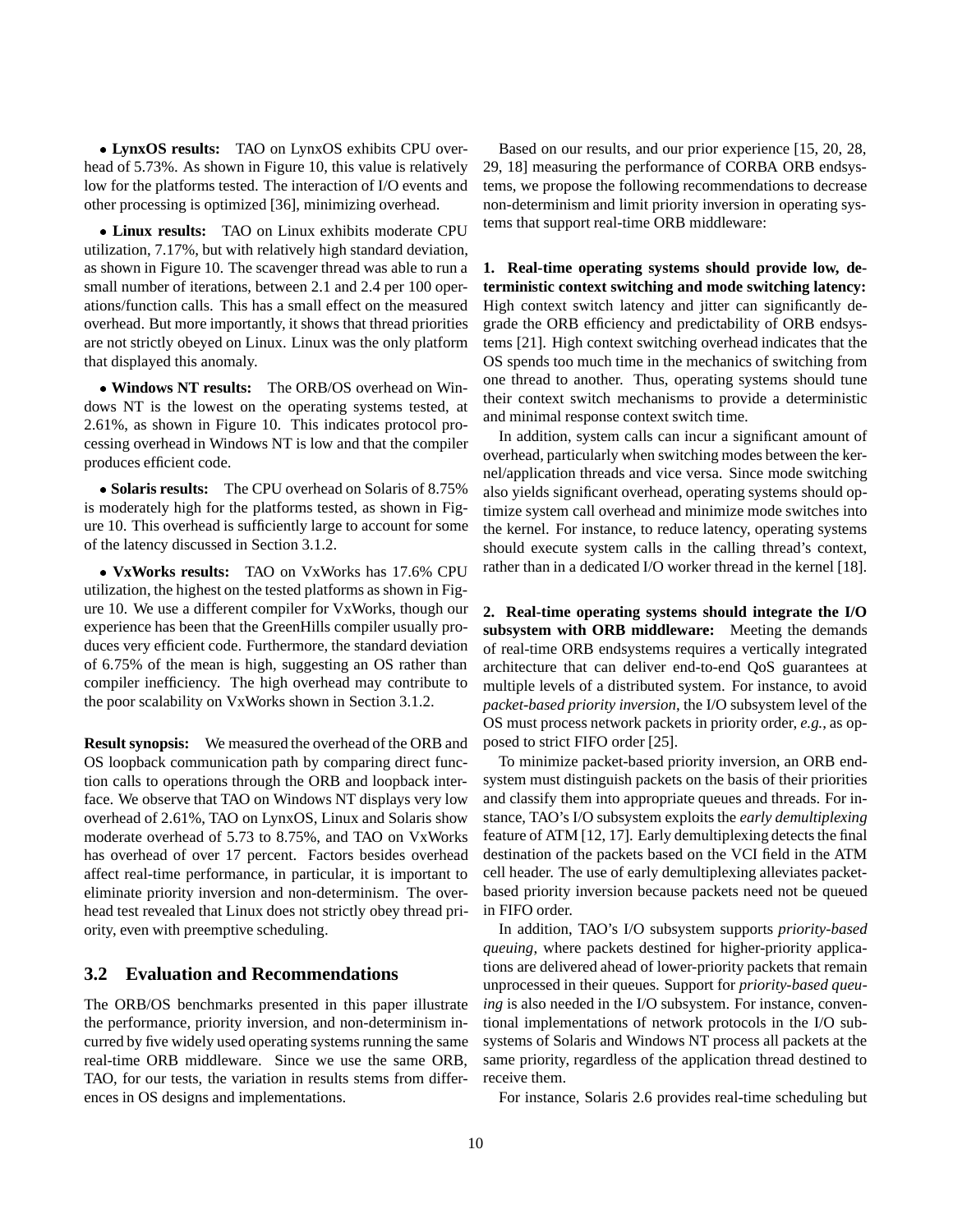not real-time I/O [34]. Therefore, Solaris is unable to guarantee the availability of resources like I/O buffers and network bandwidth. Moreover, the scheduling performed by the I/O subsystem is not integrated with other OS resource management strategies.

**3. Real-time operating systems should support QoS specification and enforcement:** Real-time applications often specify QoS requirements, such as CPU processing requirements, in terms of computation time and period. TAO supports QoS specification and enforcement via a real-time I/O scheduling class [17] and real-time scheduling service [10] that supports periodic real-time applications [16].

The scheduling abstractions defined by real-time operating systems like VxWorks and LynxOS are relatively low-level. In particular, they do not support application-level QoS specifications. In addition, operating systems must enforce those QoS specifications. To accomplish this, an OS should allow applications to specify their QoS requirements using higherlevel APIs. TAO's real-time I/O scheduling class and real-time scheduler service permits applications to do this. In general, the OS should allow priorities to be assigned to real-time I/O threads so that application QoS requests can be enforced.

In addition, operating systems should provide admission control, which allows the OS to either guarantee the specified computation time or refuse to accept the resource demands of the thread. Because admission control is exercised at run-time, this is usually necessary with dynamically scheduled systems.

In addition to supporting the specification of processing requirements, an OS must enforce end-to-end QoS requirements of ORB endsystems. Real-time ORBs cannot deliver end-toend guarantees to applications without integrated I/O subsystem and networking support for QoS enforcement. In particular, transport mechanisms in the OS, *e.g.*, TCP and IP, provide features like adaptive retransmissions and delayed acknowledgements, that can cause excessive overhead and latency. Such overhead can lead to missed deadlines in real-time ORB endsystems.

Therefore, operating systems should provide optimized real-time I/O subsystems that can provide end-to-end bandwidth, latency, and reliability guarantees to middleware and distributed applications [12].

**4. Real-time operating systems should provide better tools to determine sources of overhead:** Solaris provides a number of general-purpose performance analysis tools like Quantify, UNIX truss, and time. Quantify precisely indicates the function and system call overhead of an application. truss shows number of calls and overhead of an application's system calls. The time program shows the CPU utilization of the application and the time spent in user-mode and kernel-mode. These tools are valuable to pinpoint the sources of overhead incurred by an ORB endsystem and its applications.

However, there is also a need for tools that can pinpoint sources of overhead, priority inversion, and non-determinism. Such tools should provide (1) mechanisms to determine context switch overhead, *i.e.*, precisely determine the number and duration of context switches incurred by a task, (2) code profilers, *e.g.*, to determine number of system calls, and duration, and (3) high-resolution timers, to allow fine-grained latency measurements.

Certain real-time operating systems, such as LynxOS, provide insufficient tools to pinpoint sources of OS overhead. It is understandable, to a certain degree, that OS implementors optimize the OS by excluding support of performance measurement mechanisms. For instance, OS implementors may do this to eliminate overhead caused by adding performance counters. Nevertheless, a profiling/debugging mode should be available for the OS to enable performance measurements. This mode should be disabled at compilation time or run-time for normal operation and enabled when profiling applications.

**5. Real-time operating systems should support priority inheritance protocols:** Minimizing thread-based priority inversion is commonly handled with a *priority inheritance* protocol [34]. In this protocol, when a high-priority thread wants a resource, such as a mutex or semaphore, held by a lowpriority thread, the low-priority thread's priority is boosted to that of the high-priority thread until the resource is released.

Several operating systems, *i.e.*, VxWorks, LynxOS, and Solaris, tested by our ORB/OS benchmarks implement priority inheritance protocols. In contrast, Linux and Windows NT do not support priority inheritance. Windows NT has a feature that temporarily boosts the priority of threads in processes in the NORMAL PRIORITY CLASS class. Thread priority boosting makes a foreground process react faster to user input. Threads in REALTIME PRIORITY CLASS processes that have a priority level in the class are never boosted by the OS.

Thread boosting can be beneficial for applications that require high responsiveness, such as applications that obtain user mouse and keyboard input. However, for applications that need high predictability and have stringent QoS requirements, thread boosting can be non-deterministic, which is detrimental to such applications. Therefore, operating systems that support real-time applications with stringent QoS requirements should alleviate priority inversion by providing mechanisms like priority inheritance protocols.

**6. Real-time OS implementors should develop or adopt standard measurement-driven methodologies to identify sources of overhead, priority inversion, and**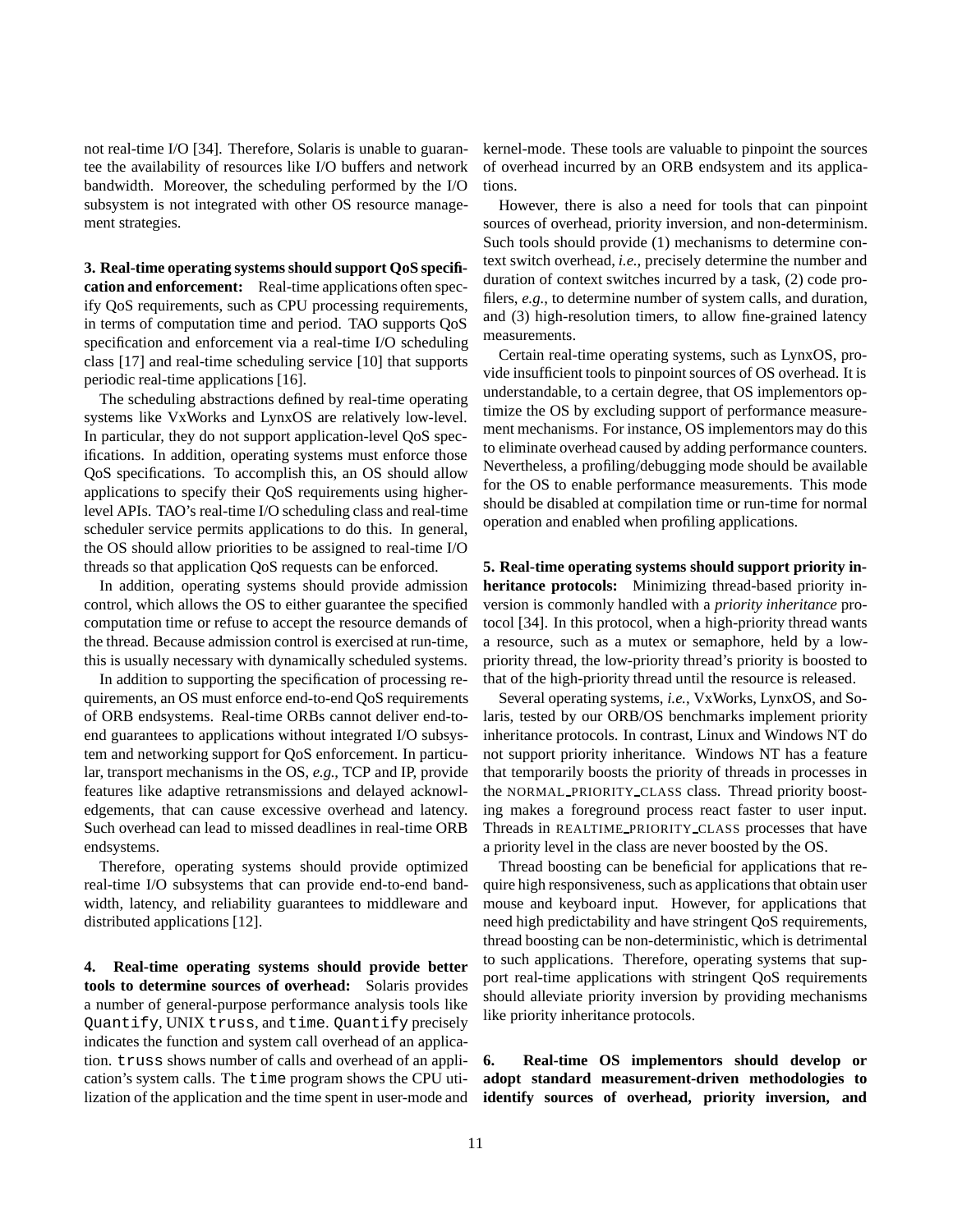**non-determinism:** We believe that developing real-time ORB middleware requires a systematic, measurement-driven methodology to identify and alleviate sources of ORB endsystem and OS overhead, priority inversion, and nondeterminism. The results presented in this paper are based on our experience developing, profiling, and optimizing avionics [16] and telecommunications [37] systems using OO middleware such as ACE [35] and TAO [10] developed at Washington University.

## **4 Related Work**

An increasing number of research efforts are focusing on developing and optimizing real-time CORBA. The work presented in this paper is based on the TAO project [10]. For a comparison of TAO with related QoS projects see [38]. In this section, we briefly review related work on OS and middleware performance measurement.

**lmbench benchmarks:** The lmbench micro-benchmark suite evaluates important aspects of system performance [39]. It includes a context switching benchmark that measures the latency of switching between processes, rather than threads. The processes pass a token through a UNIX pipe. The time measured to pass the token includes the context switch time and the *pipe overhead*, *i.e.*, time measured to read from and write to the pipe. The pipe overhead is measured separately and subtracted from the total time to yield the context switch time. It adds the time the OS takes to fault the working set of the new process into the CPU cache. This models more closely what a user might see with large data-intensive processes. This approach provides a more realistic test environment than the suspend/resume and thread yield tests described in [21]. The reported 1 mbench context switch times for Linux is  $6 \mu$ sec (lowest reported) and 101  $\mu$ sec (highest reported), and for Solaris is 36  $\mu$ sec (lowest reported) and 118  $\mu$ sec (highest reported) on an Intel Pentium Pro 167 MHz. In contrast, we measure context switch time using different methods, on different OSs, and on different hardware. Our measurements in [21] yield context switch times for Linux of 2.60  $\mu$ sec (lowest reported) and  $9.72 \mu$ sec (highest reported), and for Solaris of 11.2  $\mu$ sec (lowest reported) and 131.2 (highest reported), on an Intel Pentium II 450 MHz.

**Rhealstone benchmarks:** Different context switching metrics are used by the Rhealstone real-time benchmarking proposal [40]. It calls synchronous, non-preemptive context switching *task switching*. An example of task switching is the expiration of the current thread's time quantum. In contrast, *preemption* occurs when a context switch suspends a lower priority task in order to resume a higher priority task.

**hbench benchmarks:** The hbench benchmark suite [41], based on the lmbench package [39], measures the interactions between OS and hardware architecture, *i.e.*, Intel. It measures the scalability of operating system primitives, *e.g.*, process creation and cached file read, and hardware capabilities, *e.g.*, memory bandwidth and latency. In addition, hbench measures context switch latency, based on the original lmbench context switch test. The key difference is that hbench does not measure the overhead for cache conflicts or faulting in the processes data region. Their results yield 3 percent standard deviation for context switch time. Our measurements show standard deviations ranging from less than 0.15 percent to 8.0 percent.

**Lai and Baker context switch time benchmarks:** Lai and Baker utilize a similar approach to measure context switch time [42]. Again, they only measure the context switch time between processes, rather than threads. With one active process in the system, they measure context switch times of a small number to to under  $100 \mu$ sec on a  $100 \mu$ Hz Pentium. These measurements are consistent with ours, between threads, of 3 to 128  $\mu$ sec on a 200 MHz Pentium Pro.

In contrast to our evaluation, Lai and Baker focus on general purpose operating systems and a wide range of users, rather than real-time operating systems running applications that require responsiveness. They measured parameters including system call overhead, memory bandwidth, file system performance and raw network performance. In addition, Lai and Baker evaluate qualitative factors such as license agreements, ease of installation, and available support.

**Distributed Hartstone benchmarks:** The Distributed Hartstone (DHS) benchmark suite [43] is an extension of the Hartstone benchmark [44] to distributed systems. DHS quantitatively analyzes operating systems issues like the preemptability of the protocol stack and the effects of various queueing mechanisms. Moreover, DHS gauges the performance of realtime operating systems that must schedule harmonic and nonharmonic periodic activities. In addition, DHS measures the ability of the system to handle priority inversion.

The DHS benchmarks have two implementations of a protocol processing engine, a software interrupt based mechanism, that runs at a higher priority than any other user task. The second uses several prioritized worker threads to handle messages with different priorities. Their results show that the worker thread mechanism is 10 percent slower than the software interrupt version, but it increased preemptability.

The results of our tests show how the protocol processing engine of a determined OS does not account for messages with different priorities. They measure context switch times for threads that are in the same address space and in different address spaces on a SUN3/140. Their results show no difference in context switch time between these two measurements.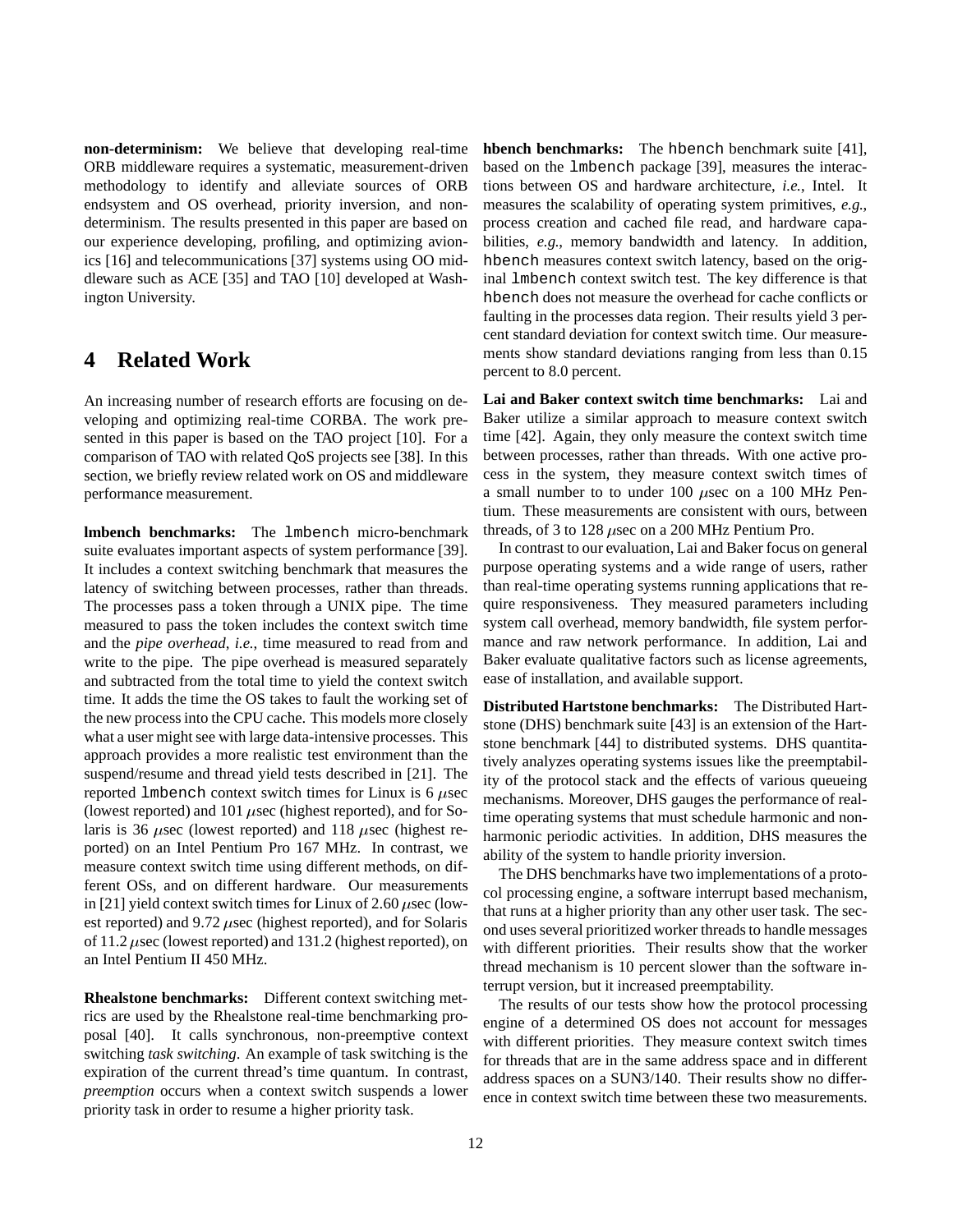In contrast, we measure only for threads that are in the same address space (VxWorks only has one address space).

Our results show differences in context switch times between several OSs running on the same hardware. The DHS benchmark also measures response time of the communication subsystem, using two different sets of messages. One set uses different message priorities, and the other uses the same priority for all messages. Their results show better results for messages that use priority information from network packets, than a system which does FIFO processing of network packets.

**Windows NT Real-time Applications Experiments:** Gonzalez [32], *et al.*, ran a set of experiments on Windows NT to evaluate the ability of the OS to run applications with components that have real-time constraints. They simulate periodicity functionality in their prototype application by setting events on which different threads wait. They measure latency of various process/thread related Win32 API calls.

They report the  $90<sup>th</sup>$  percentile of measurements, instead of average, since they are more interested in soft real-time, rather than hard real-time performance. In addition, they measure CPU overhead for system related tasks when the OS is idle. They reported 153 msec out of a second are used by system activities, *i.e.*, 15.3 percent. In contrast, we measure system activities under heavy workload. Our results are similar, yielding 12.8 percent. Furthermore, their experiments included measuring roundtrip latency for remote command from a Realvideo player at different frequencies (10, 20, and 33 Hz).

We also measured roundtrip latency and observed a similar unpredictable pattern in the behavior. We used 10 and 20 Hz frequencies. Their observations were that the variance was higher in lower priority processes. In the Windows NT REAL TIME priority class, they observed significantly less variance, even though the latency was similar.

## **5 Concluding Remarks**

There is a significant interest in developing high performance, real-time systems using ORB middleware like CORBA to lower development costs and decrease time-to-market. The flexibility, reusability, and platform-independence offered by CORBA makes it attractive for use in real-time systems. However, meeting the stringent QoS requirements of real-time systems requires more than just specifying QoS via IDL interfaces [10]. Therefore, it is essential to develop integrated ORB endsystems that can enforce application QoS guarantees endto-end.

This paper illustrates the characteristics that the OS component in an ORB endsystem should provide to support realtime applications. By holding the hardware and ORB implementation constant and systematically varying the underlying OS, we demonstrated empirically the extent to which operating systems are (and are not) capable of meeting real-time application QoS requirements.

Our benchmarks revealed that certain operating systems do not behave optimally under high load conditions. For instance, general-purpose operating systems, such as Windows NT and Solaris, exhibit priority inversion and non-determinism. Thus, these operating systems may be unsuitable for some distributed, real-time applications and ORB middleware with deterministic QoS requirements. Meeting these demands requires operating systems to increase predictability and responsiveness, as well as reduce priority inversion.

LynxOS consistently performed better than other operating systems in our ORB/OS benchmarking testsuite. LynxOS provides low latency and stable predictability by reducing interrupt overhead and performing most asynchronous processing at the priority of the process that made the request.

In general, real-time operating systems need not necessarily exhibit lower latency than general-purpose operating systems. It is important, however, that real-time operating systems provide deterministic behavior. For instance, VxWorks showed low variability in the latency measurements when there was little contention for system resources. However, it did not scale up gracefully. In particular, high-priority client jitter rose progressively with an increasing number of low-priority clients.

To support the development of real-time ORB applications with stringent QoS requirements, operating systems must eliminate sources of non-determinism and priority inversion and fully integrate the various subsystems to provide end-toend QoS guarantees. In particular, the I/O subsystem is an important factor for determining a bound on responsiveness, which is crucial for certain types of real-time applications [17].

Many real-time applications can benefit from flexible and open distributed architectures, such as those defined by CORBA [5]. Our previous work [18] has shown that conventional CORBA ORBs have limitations that make them inadequate for real-time middleware with stringent QoS requirements. TAO has overcome these limitations, however, through careful design and implementation. Therefore, our research demonstrates that real-time support is possible in CORBA ORBs when they are run over well-designed real-time operating systems.

## **Acknowledgments**

We gratefully acknowledge the support and direction of the Boeing Principal Investigator, Bryan Doerr. In addition, we would like to thank Steve Kay for comments on this paper.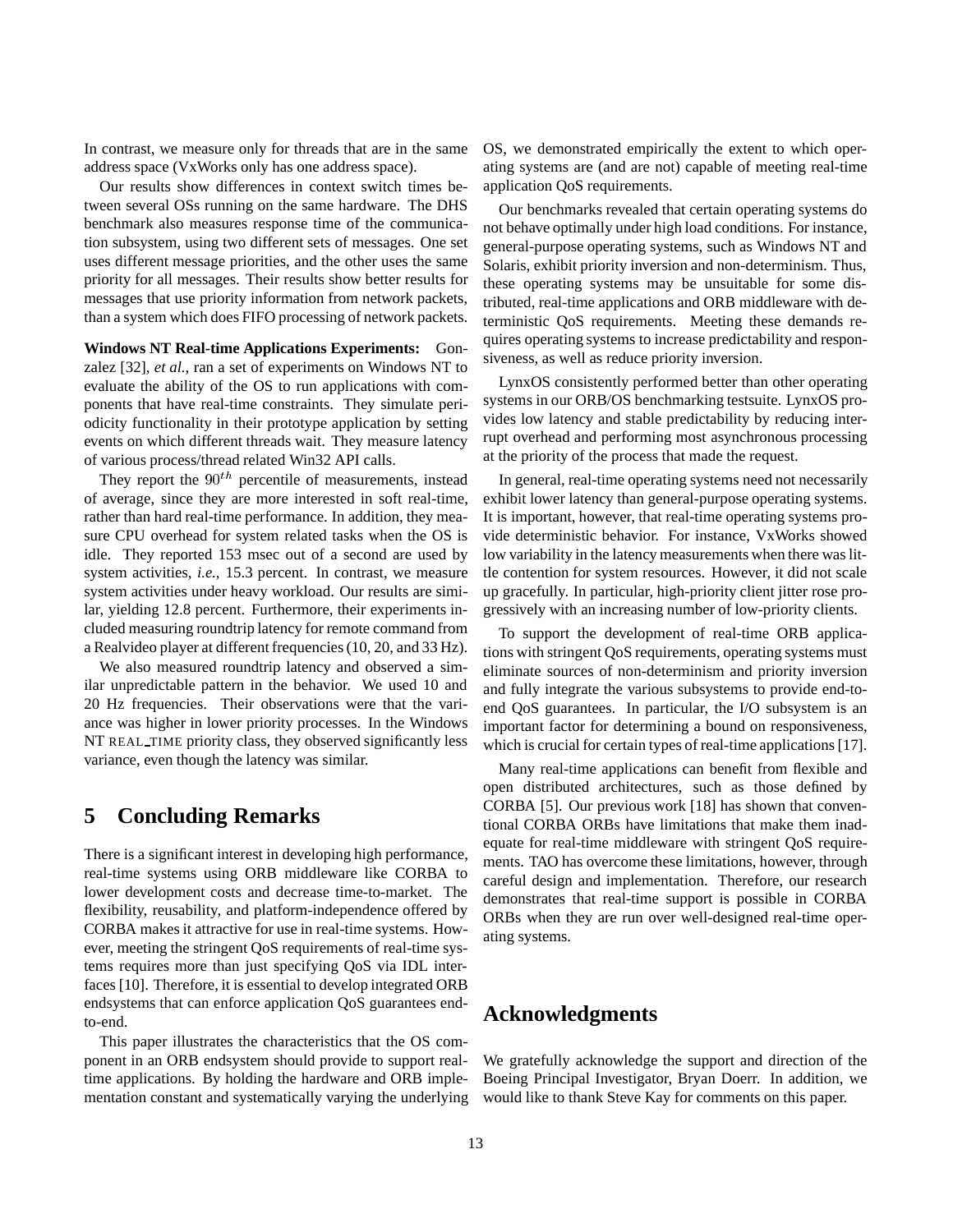## **References**

- [1] R. Gopalakrishnan and G. Parulkar, "Bringing Real-time Scheduling Theory and Practice Closer for Multimedia Computing," in *SIGMETRICS Conference*, (Philadelphia, PA), ACM, May 1996.
- [2] S. Landis and S. Maffeis, "Building Reliable Distributed Systems with CORBA," *Theory and Practice of Object Systems*, Apr. 1997.
- [3] R. Johnson, "Frameworks = Patterns + Components," *Communications of the ACM*, vol. 40, Oct. 1997.
- [4] Z. Deng and J. W.-S. Liu, "Scheduling Real-Time Applications in an Open Environment," in *Proceedings of the 18th IEEE Real-Time Systems Symposium*, IEEE Computer Society Press, Dec. 1997.
- [5] Object Management Group, *The Common Object Request Broker: Architecture and Specification*, 2.2 ed., Feb. 1998.
- [6] S. Vinoski, "CORBA: Integrating Diverse Applications Within Distributed Heterogeneous Environments," *IEEE Communications Magazine*, vol. 14, February 1997.
- [7] Object Management Group, *Realtime CORBA 1.0 Joint Submission*, OMG Document orbos/98-12-05 ed., December 1998.
- [8] Object Management Group, *Minimum CORBA Request for Proposal*, OMG Document orbos/97-06-14 ed., June 1997.
- [9] D. C. Schmidt, A. Gokhale, T. Harrison, and G. Parulkar, "A High-Performance Endsystem Architecture for Real-time CORBA," *IEEE Communications Magazine*, vol. 14, February 1997.
- [10] D. C. Schmidt, D. L. Levine, and S. Mungee, "The Design and Performance of Real-Time Object Request Brokers," *Computer Communications*, vol. 21, pp. 294–324, Apr. 1998.
- [11] A. Campbell and K. Nahrstedt, *Building QoS into Distributed Systems*. London: Chapman & Hall, 1997. Proceedings of the IFIP TC6 WG6.1 Fifth International Workshop on Quality of Service (IWQOS '97), 21-23 May 1997, New York.
- [12] Z. D. Dittia, G. M. Parulkar, and J. Jerome R. Cox, "The APIC Approach to High Performance Network Interface Design: Protected DMA and Other Techniques," in *Proceedings of INFO-COM '97*, (Kobe, Japan), IEEE, April 1997.
- [13] R. Rajkumar, L. Sha, and J. P. Lehoczky, "Real-Time Synchronization Protocols for Multiprocessors," in *Proceedings of the Real-Time Systems Symposium*, (Huntsville, Alabama), December 1988.
- [14] C. D. Gill, D. L. Levine, and D. C. Schmidt, "Evaluating Strategies for Real-Time CORBA Dynamic Scheduling," *submitted to the International Journal of Time-Critical Computing Systems, special issue on Real-Time Middleware*, 1998.
- [15] A. Gokhale and D. C. Schmidt, "Evaluating the Performance" of Demultiplexing Strategies for Real-time CORBA," in *Proceedings of GLOBECOM '97*, (Phoenix, AZ), IEEE, November 1997.
- [16] T. H. Harrison, D. L. Levine, and D. C. Schmidt, "The Design and Performance of a Real-time CORBA Event Service," in *Proceedings of OOPSLA '97*, (Atlanta, GA), ACM, October 1997.
- [17] D. C. Schmidt, F. Kuhns, R. Bector, and D. L. Levine, "The Design and Performance of RIO – A Real-time I/O Subsystem for ORB Endsystems," in *Submitted to the*  $5<sup>th</sup>$  *Conference on Object-Oriented Technologies and Systems*, (San Diego, CA), USENIX, May 1999.
- [18] D. C. Schmidt, S. Mungee, S. Flores-Gaitan, and A. Gokhale, "Alleviating Priority Inversion and Non-determinism in Realtime CORBA ORB Core Architectures," in *Proceedings of the* <sup>4</sup> th *IEEE Real-Time Technology and Applications Symposium*, (Denver, CO), IEEE, June 1998.
- [19] A. Gokhale, I. Pyarali, C. O'Ryan, D. C. Schmidt, V. Kachroo, A. Arulanthu, and N. Wang, "Design Considerations and Performance Optimizations for Real-time ORBs," in *Submitted to* the 5<sup>th</sup> Conference on Object-Oriented Technologies and Sys*tems*, (San Diego, CA), USENIX, May 1999.
- [20] A. Gokhale and D. C. Schmidt, "Measuring the Performance of Communication Middleware on High-Speed Networks," in *Proceedings of SIGCOMM '96*, (Stanford, CA), pp. 306–317, ACM, August 1996.
- [21] D. Levine, S. Flores-Gaitan, and D. C. Schmidt, "Measuring OS Support for Real-time CORBA ORBs," in *Proceedings of the* <sup>4</sup> th *Workshop on Object-oriented Real-time Dependable Systems*, (Santa Barbara, CA), IEEE, January 1999.
- [22] A. Gokhale and D. C. Schmidt, "Techniques for Optimizing CORBA Middleware for Distributed Embedded Systems," in *Proceedings of INFOCOM '99*, Mar. 1999.
- [23] V. F. Wolfe, L. C. DiPippo, R. Ginis, M. Squadrito, S. Wohlever, I. Zykh, and R. Johnston, "Real-Time CORBA," in *Proceedings of the Third IEEE Real-Time Technology and Applications Symposium*, (Montréal, Canada), June 1997.
- [24] D. C. Schmidt, "GPERF: A Perfect Hash Function Generator," in *Proceedings of the*  $2^{nd}$  C++ Conference, (San Francisco, California), pp. 87–102, USENIX, April 1990.
- [25] D. C. Schmidt, R. Bector, D. Levine, S. Mungee, and G. Parulkar, "An ORB Endsystem Architecture for Statically Scheduled Real-time Applications," in *Proceedings of the Workshop on Middleware for Real-Time Systems and Services*, (San Francisco, CA), IEEE, December 1997.
- [26] D. C. Schmidt and T. Suda, "An Object-Oriented Framework for Dynamically Configuring Extensible Distributed Communication Systems," *IEE/BCS Distributed Systems Engineering Journal (Special Issue on Configurable Distributed Systems)*, vol. 2, pp. 280–293, December 1994.
- [27] E. Gamma, R. Helm, R. Johnson, and J. Vlissides, *Design Patterns: Elements of Reusable Object-Oriented Software*. Reading, MA: Addison-Wesley, 1995.
- [28] A. Gokhale and D. C. Schmidt, "The Performance of the CORBA Dynamic Invocation Interface and Dynamic Skeleton Interface over High-Speed ATM Networks," in *Proceedings of GLOBECOM '96*, (London, England), pp. 50–56, IEEE, November 1996.
- [29] A. Gokhale and D. C. Schmidt, "Measuring and Optimizing CORBA Latency and Scalability Over High-speed Networks," *Transactions on Computing*, vol. 47, no. 4, 1998.
- [30] Wind River Systems, "VxWorks 5.2 Web Page." http:// www.wrs.com/products/html/vxwks52.html, May 1998.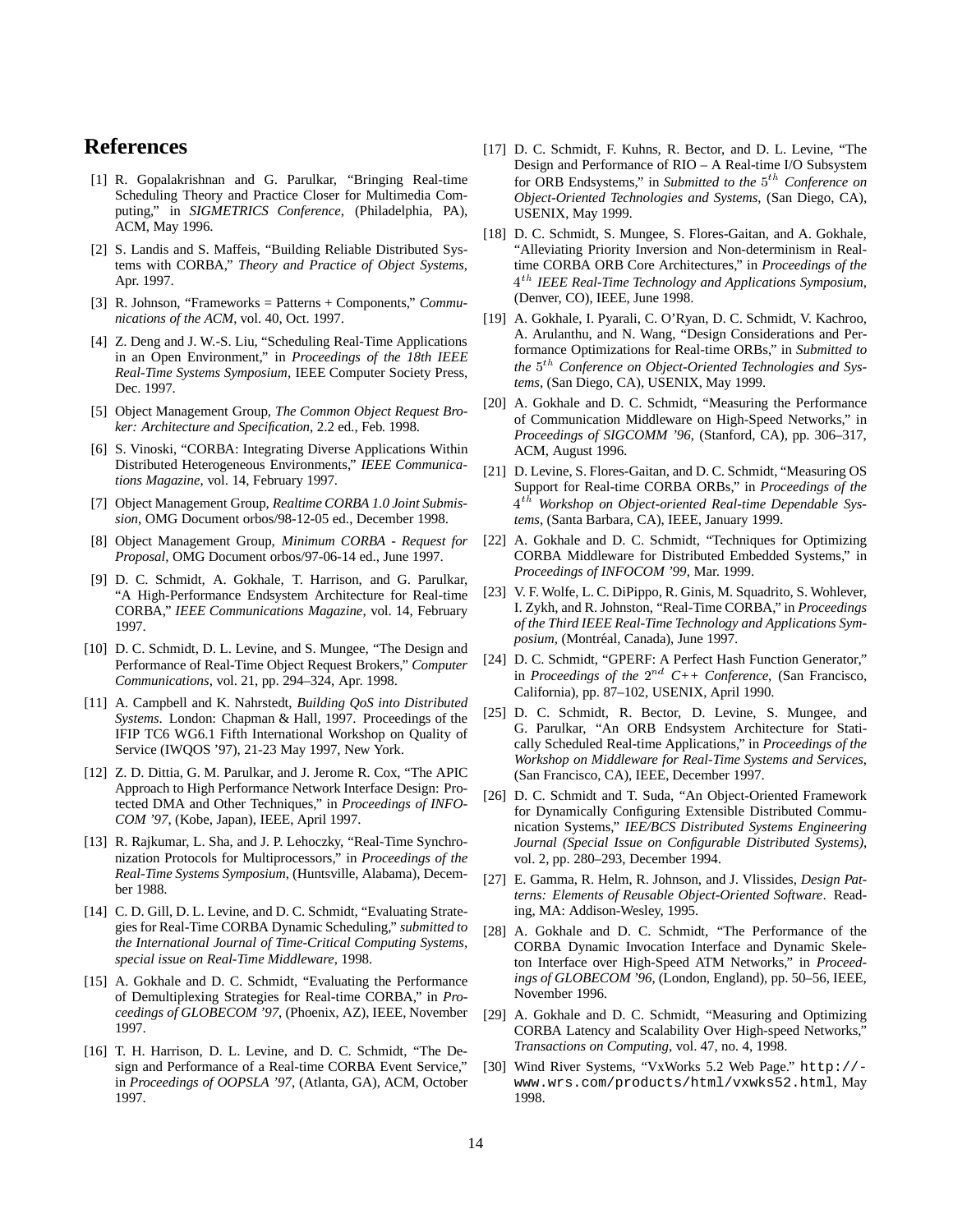- [31] Lynx Real-Time Systems, "LynxOS Hard Real-Time OS Features and Capabilities." http://www.lynx.com/ products/ds lynxos.html, Dec. 1997.
- [32] K. Ramamritham, C. Shen, O. Gonzáles, S. Sen, and S. Shirgurkar, "Using Windows NT for Real-time Applications: Experimental Observations and Recommendations," in *Proceedings of the Fourth IEEE Real-Time Technology and Applications Symposium*, (Denver, CO), IEEE, June 1998.
- [33] J. Eykholt, S. Kleiman, S. Barton, R. Faulkner, A. Shivalingiah, M. Smith, D. Stein, J. Voll, M. Weeks, and D. Williams, "Beyond Multiprocessing... Multithreading the SunOS Kernel," in *Proceedings of the Summer USENIX Conference*, (San Antonio, Texas), June 1992.
- [34] S. Khanna and et. al., "Realtime Scheduling in SunOS 5.0," in *Proceedings of the USENIX Winter Conference*, pp. 375–390, USENIX Association, 1992.
- [35] D. C. Schmidt, "ACE: an Object-Oriented Framework for Developing Distributed Applications," in *Proceedings of the* <sup>6</sup> th *USENIX C++ Technical Conference*, (Cambridge, Massachusetts), USENIX Association, April 1994.
- [36] W. Weinberg, "Lynx Patented Technology Speeds Handling of Hardware Events." http://www.lynx.com/news and events/Patent Exp.html, Sept. 1997.
- [37] D. C. Schmidt, "A Family of Design Patterns for Applicationlevel Gateways," *The Theory and Practice of Object Systems (Special Issue on Patterns and Pattern Languages)*, vol. 2, no. 1, 1996.
- [38] D. C. Schmidt, S. Mungee, S. Flores-Gaitan, and A. Gokhale, "Software Architectures for Reducing Priority Inversion and Non-determinism in Real-time Object Request Brokers," *Submitted to the Journal of Real-time Systems*, 1998.
- [39] L. McVoy, "Imbench: Portable tools for performance analysis," in *Proceedings of the 1996 USENIX Technical Conference*, USENIX, January 1996.
- [40] R. P. Kar and K. Porter, "Rhealstone: A Real-Time Benchmarking Proposal," *Dr. Dobbs Journal*, vol. 14, pp. 14–24, Feb. 1989.
- [41] A. B. Brown and M. I. Seltzer, "Operating System Benchmarking in the Wake of Lmbench: Case Study of the Performance of NetBSD on the Intel Architecture," in *Proceedings of the 1997 Sigmetrics Conference*, June 1997.
- [42] K. Lai and M. Baker, "A Performance Comparison of UNIX Operating Systems on the Pentium," in *Proceedings of the 1996 USENIX Technical Conference*, USENIX, January 1996.
- [43] Clifford W. Mercer and Yutaka Ishikawa and Hideyuki Tokuda, "Distributed Hartstone Real-Time Benchmark Suite," in *Proceedings of the 10th International Conference on Distributed Computing Systems*, (Paris, France), May 1990.
- [44] N. Weiderman, "Hartstone: Synthetic Benchmark Requirements for Hard Real-Time Applications," tech. rep., Software Engineering Institute, Carnegie Mellon University, June 1989.
- [45] Z. D. Dittia, J. Jerome R. Cox, and G. M. Parulkar, "Design of the APIC: A High Performance ATM Host-Network Interface Chip," in *IEEE INFOCOM '95*, (Boston, USA), pp. 179–187, IEEE Computer Society Press, April 1995.
- [46] N. C. Hutchinson and L. L. Peterson, "The *x*-kernel: An Architecture for Implementing Network Protocols," *IEEE Transactions on Software Engineering*, vol. 17, pp. 64–76, January 1991.
- [47] Object Management Group, *Control and Management of A/V Streams Request For Proposals*, OMG Document telecom/96- 08-01 ed., August 1996.
- [48] A. Gokhale and D. C. Schmidt, "Principles for Optimizing CORBA Internet Inter-ORB Protocol Performance," in *Hawaiian International Conference on System Sciences*, January 1998.
- [49] J. C. Mogul and A. Borg, "The Effects of Context Switches on Cache Performance," in *Proceedings of the* 4<sup>th</sup> International *Conference on Architectural Support for Programming Languages and Operating Systems (ASPLOS)*, (Santa Clara, CA), ACM, Apr. 1991.
- [50] D. C. Schmidt, "Evaluating Architectures for Multi-threaded CORBA Object Request Brokers," *Communications of the ACM special issue on CORBA*, vol. 41, Oct. 1998.
- [51] D. L. Tennenhouse, "Layered Multiplexing Considered Harmful," in *Proceedings of the*  $1^{st}$  *International Workshop on High-Speed Networks*, May 1989.

# **A Factors Impacting Real-time ORB Endsystem Performance**

Meeting the QoS needs of next-generation distributed applications requires much more than defining IDL interfaces or adding preemptive real-time scheduling into an OS. It requires a vertically and horizontally integrated *ORB endsystem* architecture that can deliver end-to-end QoS guarantees at multiple levels throughout a distributed system [10]. The key levels in an ORB endsystem include the network adapters, OS I/O subsystems, communication protocols, ORB middleware, and higher-level services shown in Figure 1.

For completeness, Section A.1 briefly outlines the general sources of performance overhead in ORB endsystems. Section A.2 describes the key sources of priority inversion and non-determinism that affect the predictability and utilization of real-time ORB endsystems. Section 3 illustrates quantitatively how OS characteristics like context switching, synchronization, and system call overhead impact ORB performance and predictability.

## **A.1 General Sources of ORB Endsystem Performance Overhead**

Our experience [15, 20, 28, 29] measuring the throughput and latency of CORBA implementations indicates that performance overheads in real-time ORB endsystems arise from inefficiencies in the following components: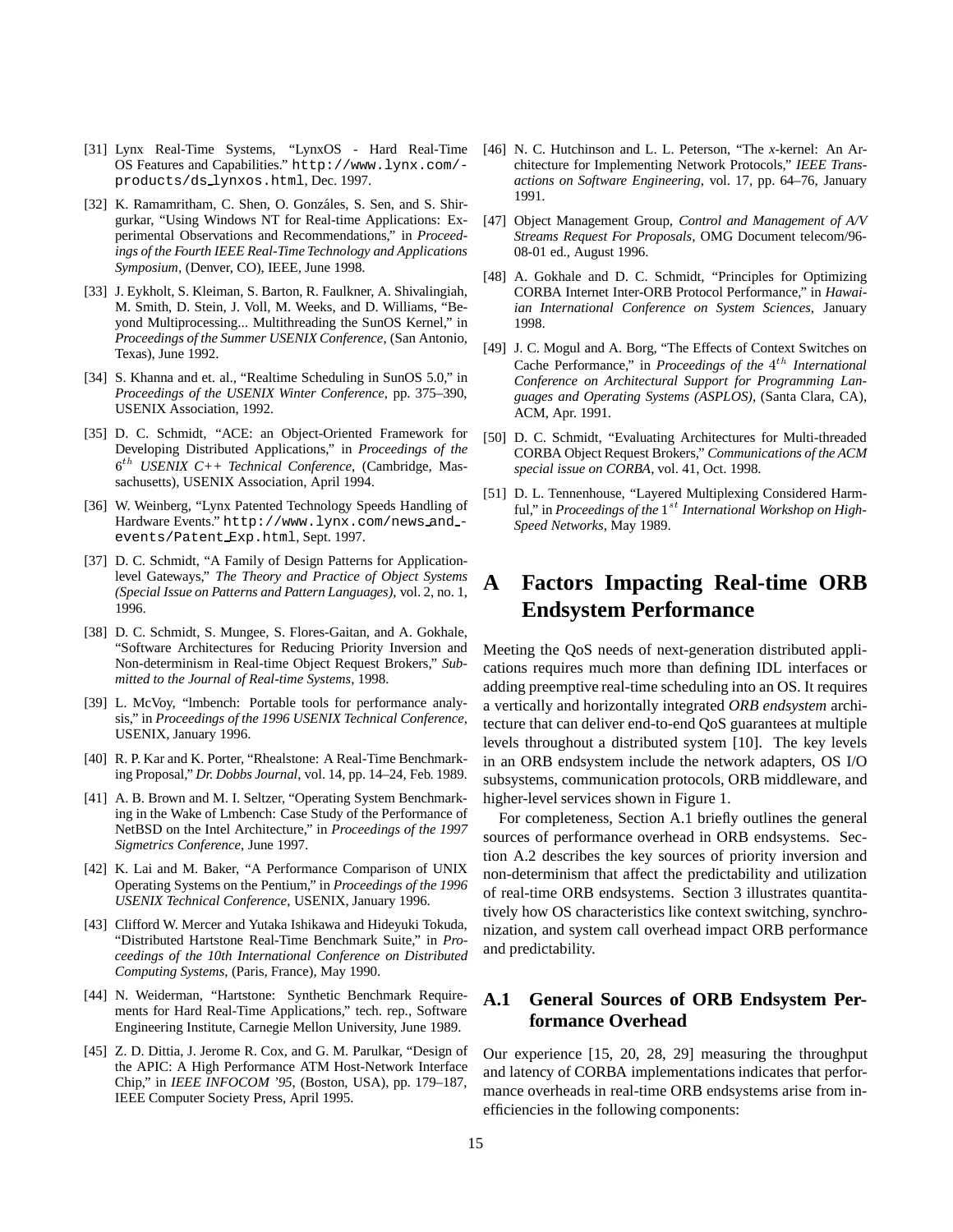**1. Network connections and network adapters:** These endsystem components handle heterogeneous network connections and bandwidths, which can significantly increase latency and cause variability in performance. Inefficient design of network adapters can cause queueing delays and lost packets [45], which are unacceptable for certain types of real-time systems.

**2. Communication protocol implementations and integration with the I/O subsystem and network adapters:** Inefficient protocol implementations and improper integration with I/O subsystems can adversely affect endsystem performance. Specific factors that cause inefficiencies include the protocol overhead caused by flow control, congestion control, retransmission strategies, and connection management. Likewise, lack of proper I/O subsystem integration yields excessive data copying, fragmentation, reassembly, context switching, synchronization, checksumming, demultiplexing, marshaling, and demarshaling overhead [46].

**3. ORB transport protocol implementations:** Inefficient implementations of ORB transport protocols such as the CORBA Internet inter-ORB protocol (IIOP) [5] and Simple Flow Protocol (SFP) [47] can cause significant performance overhead and priority inversion. Specific factors responsible for these inversions include improper connection management strategies, inefficient sharing of endsystem resources, and excessive synchronization overhead in ORB protocol implementations.

**4. ORB core implementations and integration with OS services:** An improperly designed ORB Core can yield excessive memory accesses, cache misses, heap allocations/deallocations, and context switches [48]. In turn, these factors can increase latency and jitter, which is unacceptable for distributed applications with deterministic real-time requirements. Specific ORB Core factors that cause inefficiencies include data copying, fragmentation/reassembly, context switching, synchronization, checksumming, socket demultiplexing, timer handling, request demultiplexing, marshaling/demarshaling, framing, error checking, connection and concurrency architectures. Many of these inefficiencies are similar to those listed in bullet 2 above. Since they occur at the user-level rather than at the kernel-level, however, ORB implementers can often address them more readily.

Figure 11 pinpoints where the various factors outlined above impact ORB performance and where optimizations can be applied to reduce key sources of ORB endsystem overhead, priority inversion, and non-determinism. Below, we describe the components in an ORB endsystem that are chiefly responsible for priority inversion and non-determinism.



Figure 11: Optimizing Real-time ORB Endsystem Performance

### **A.2 Sources of Priority Inversion and Nondeterminism in ORB Endsystems**

Minimizing priority inversion and non-determinism is important for real-time operating systems and ORB middleware in order to bound application execution times. In ORB endsystems, priority inversion and non-determinism generally stem from resources that are shared between multiple threads or processes. Common examples of shared ORB endsystem resources include (1) TCP connections used by a CORBA IIOP protocol engine, (2) threads used to transfer requests through client and server transport endpoints, (3) process-wide dynamic memory managers, and (4) internal ORB data structures like connection tables for transport endpoints and demultiplexing maps for client requests. Below, we describe key sources of priority inversion and non-determinism in conventional ORB endsystems.

#### **A.2.1 The OS I/O Subsystem**

An I/O subsystem is the component in an OS responsible for mediating ORB and application access to low-level network and OS resources, such as device drivers, protocol stacks, and the CPU(s). Key challenges in building a highperformance, real-time I/O subsystem are (1) to minimize context switching and synchronization overhead and (2) to enforce QoS guarantees while minimizing priority inversion and nondeterminism [17].

A context switch is triggered when an executing thread relinquishes the CPU it is running on voluntarily or involuntarily. Depending on the underlying OS and hardware platform, a context switch may require hundreds of instructions to flush register windows, memory caches, instruction pipelines, and translation look-aside buffers [49]. Synchronization overhead arises from locking mechanisms that serialize access to shared resources like I/O buffers, message queues, protocol connec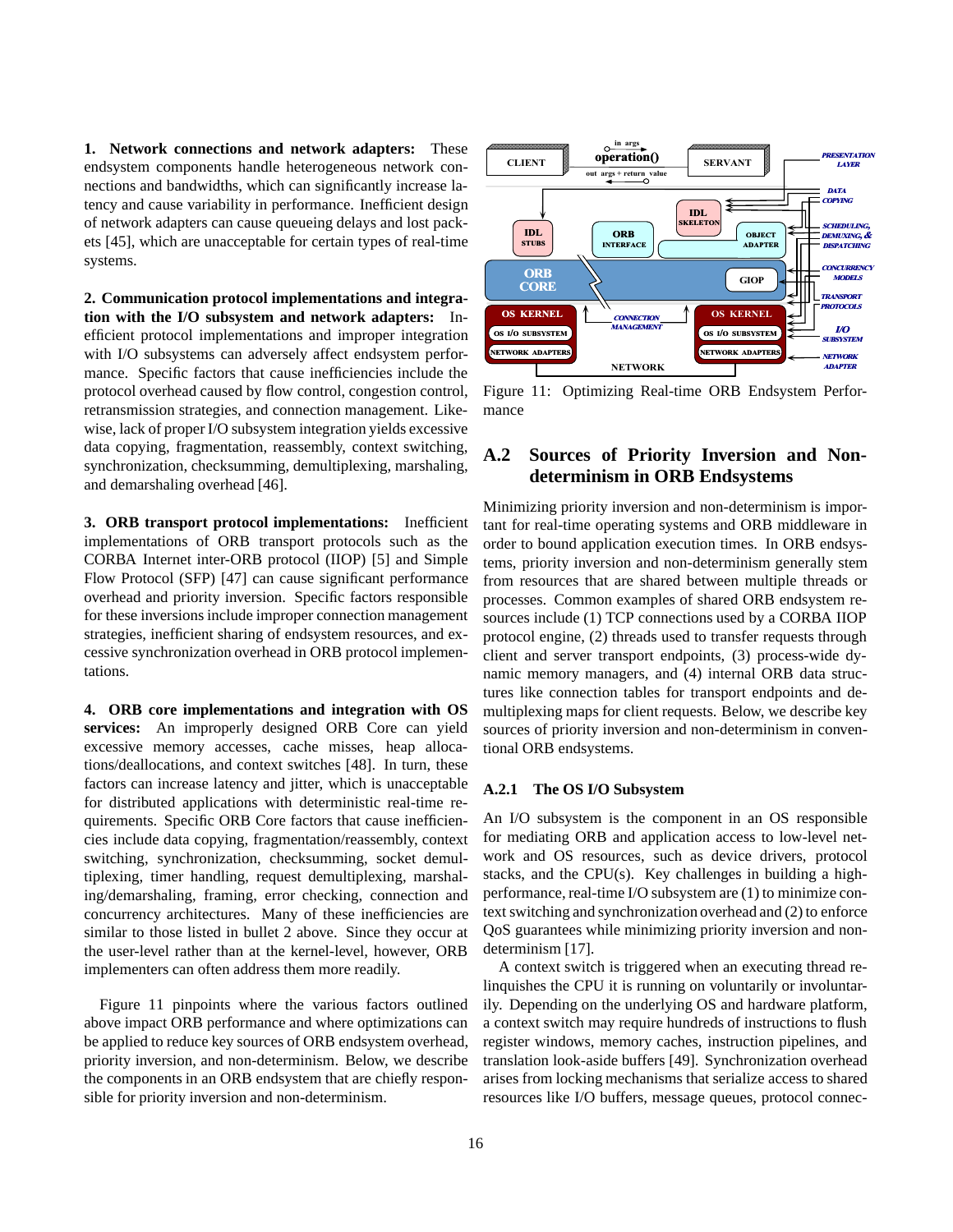tion records, and demultiplexing maps used during protocol processing in the OS and ORB.

The I/O subsystems of general-purpose operating systems, such as Solaris and Windows NT, do not perform preemptive, prioritized protocol processing [25]. Therefore, the protocol processing of lower priority packets is *not* deferred due to the arrival of higher priority packets. Instead, incoming packets are processed by their arrival order, rather than by their priority.

For instance, in Solaris if a low-priority request arrives immediately before a high priority request, the I/O subsystem will process the lower priority packet and pass it to an application servant before the higher priority packet. The time spent in the low-priority servant represents the degree of priority inversion incurred by the ORB endsystem and application.

[25] examines key issues that cause priority inversion in I/O subsystems and describes how TAO's real-time I/O subsystem avoids many forms of priority inversion by co-scheduling pools of user-level and kernel-level real-time threads. The results in Section 3 illustrate the extent to which the priority inversion and non-determinism in an OS affect ORB performance and predictability.

### **A.2.2 The ORB Core**

An ORB Core is the component in CORBA that implements the General Inter-ORB Protocol (GIOP) [5], which defines a standard format for interoperating between (potentially heterogeneous) ORBs. The ORB Core establishes connections and implements concurrency architectures that process GIOP requests. The following discussion outlines common sources of priority inversion and non-determinism in conventional ORB Core implementations.

**Connection architecture:** The ORB Core's *connection architecture*, *i.e.*, how requests are mapped onto network connections, has a major impact on real-time ORB behavior. Therefore, a key challenge for developers of real-time ORBs is to select a connection architecture that can utilize the transport mechanisms of an ORB endsystem efficiently and predictably.

Conventional ORB Cores typically share a single multiplexed TCP connection for all object references to servants in a server process that are accessed by threads in a client process. The goal of connection multiplexing is to minimize the number of connections open to each server, *e.g.*, to improve server scalability over TCP. However, connection multiplexing can yield substantial packet-level priority inversions and synchronization overhead [18]. Therefore, it should be avoided for most real-time systems.

**Concurrency architecture:** The ORB Core's *concurrency architecture*, *i.e.*, how requests are mapped onto threads, also has a substantial impact on its real-time behavior. Therefore, another key challenge for developers of real-time ORBs is to select a concurrency architecture that can effectively share the aggregate processing capacity of an ORB endsystem and its application operations in one or more threads.

ORB Core concurrency architectures often use *thread pools* [50] to select a thread to process an incoming request. However, conventional ORBs do not provide programming interfaces that allow real-time applications to assign the priority of threads in this pool. Therefore, the priority of a thread in the pool is often inappropriate for the priority of the servant that ultimately executes the request. An improperly designed ORB Core increases the potential for, and duration of, priority inversion and non-determinism [18].

### **A.2.3 The Object Adapter**

An Object Adapter is the component in CORBA that is responsible for demultiplexing incoming requests to servant operations that handle the request. A standard GIOP-compliant client request contains the identity of its object and operation. An object is identified by an object key which is an octet sequence. An operation is represented as a string. As shown in Figure 12, the ORB endsystem must perform the fol-



Figure 12: CORBA 2.2 Logical Server Architecture

lowing demultiplexing tasks:

**Steps 1 and 2:** The OS protocol stack demultiplexes the incoming client request multiple times, *e.g.*, from the network